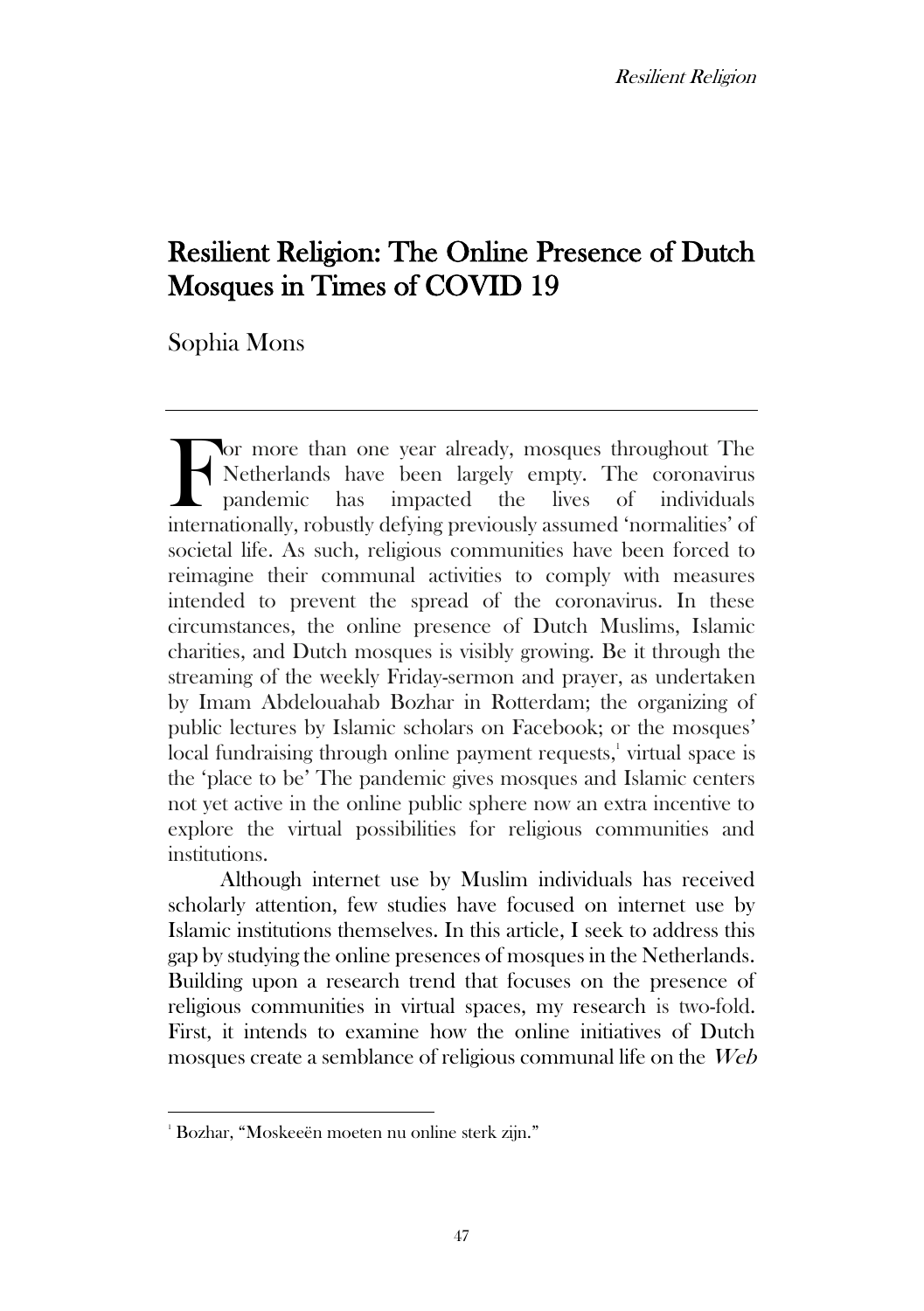$2.\theta$ , a term I use to refer to the Internet as a social space of communication characterized by user-generated content. Second, it examines how such 'virtual mosques' influence and preserve a sense of community through these online initiatives. The aims of this research, then, are to examine the elasticity of the concepts of both "mosque" and "community," to delve into the complex relation between online and offline religion, and to discover how religious communities preserve their communal ties in times of crisis. Approaching the topic through a lens of resilience, a term which Ana María Fraile-Marcos understands as "the capacity of beings human or nonhuman, individual or collective – to withstand adversity, to endure by being flexible, to adapt to conditions of crisis,"<sup>3</sup> I examine how the  $Web 2.0$  provides alternative spaces for religious communities.

My primary research method is virtual ethnography, an approach which Robert Kozinets defines as "ethnography conducted on the Internet." <sup>4</sup> This qualitative and interpretive research method makes it possible to study online cultures and communities and obtain empirical evidence of religious communal life online as facilitated by a traditional religious institution. Combining direct observations of the "computer-mediated communications" 5 of Centrum de Middenweg, a mosque and Islamic center in Rotterdam, with several in-depth interviews of individual members of the Centrum de Middenweg congregation, my research provides insight into the possibilities and limitations of the virtual for one religious community in particular. I will demonstrate how the Web 2.0 provides an alternative space where the communal characteristic of the offline mosque can persist and be strengthened, despite the fact that such virtual spaces will not replace their physical counterparts: both the offline mosque and inperson religious communal life. That said, I aim to highlight the elasticity of the concept of "mosque," focusing on the virtual possibilities of which this traditional Islamic institution might make

<sup>&</sup>lt;sup>2</sup> For research on this topic, see for example: Castells, "The New Public Sphere," 90; Campbell, "Understanding the Relationship," 64-93.

<sup>&</sup>lt;sup>3</sup> Fraile-Marcos, *Glocal Narratives of Resilience*, 1.

<sup>4</sup> Kozinets, "Netnography," 135.

 $^{\circ}$  Ibid.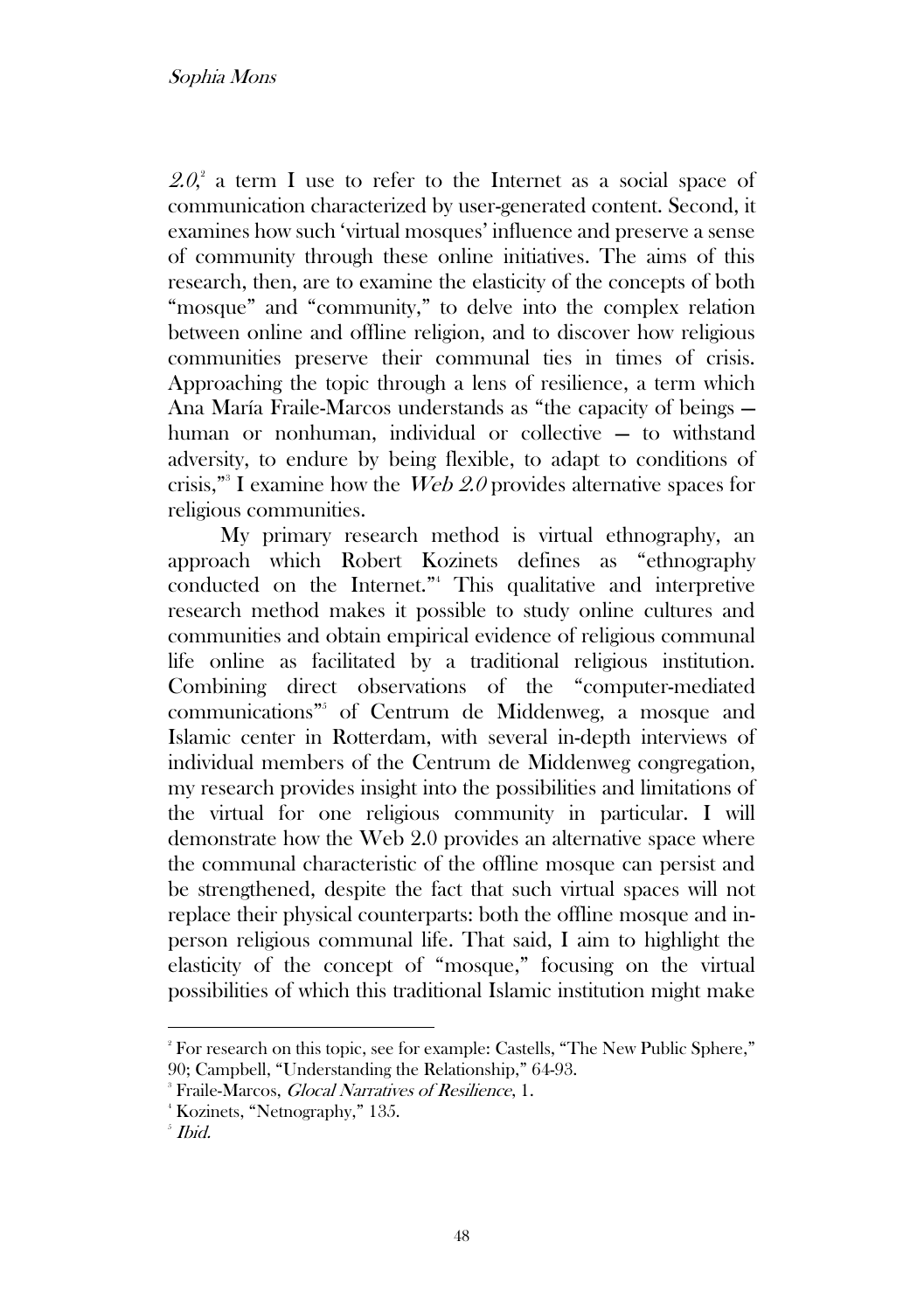use. This will allow for a deeper understanding of the various forces at play when thinking of the traditional Islamic institutions in the Netherlands, the creation and strengthening of religious communities, and the perseverance of religious communal life online.

Studying Centrum de Middenweg's use of Facebook and Instagram for online communication and virtual programming allows us to consider some of the ways in which members of religious communities make use of online media to engage with one another and preserve a sense of religious communal life. Unlike most mosques in the Netherlands, Centrum de Middenweg mosque is not organized along ethnic lines, as in the more common 'Moroccan' or 'Turkish' mosques in which the language of use is mostly either Arabic or Turkish. Rather, the Centrum de Middenweg community is highly diverse in ethnic background, and the mosque welcomes around 250 to 300 members using the Dutch language. The community is also highly diverse in age and religiosity. For these reasons, the mosque has been referred to as "welcoming" and "hospitable" to anyone. $6\,$  My decision to study this specific mosque is based on its accessible character: not only is the mosque known for its diverse membership, its leaders — Imam Abdelouahab Bozhar and founder Jacob van der Blom — both engage actively in public debates and in the news media. The mosque's proactive public presence online in the Web 2.0 is another reason to examine this particular Islamic institution in a study of the online presences of Dutch mosques and religious communities. During the first "intelligent lockdown" in the Netherlands, which began on March 23, 2020, Centrum de Middenweg was one of the first mosques to temporarily stop holding physical gatherings, and improve its already-existing online streaming services to better migrate religious life onto Facebook and Instagram.<sup>8</sup> The Centrum de Middenweg Facebook page, active since July 31, 2013, has a substantial online audience [which has only grown following the mosque's increased online engagement during the pandemic], and as of March 1, 2021

<sup>6</sup> Bozhar, "Moskeeën moeten nu online sterk zijn."

<sup>7</sup> Rijksoverheid, "Maart 2020: Maatregelen tegen verspreiding coronavirus, intelligente lockdown."

<sup>8</sup> Van der Blom, "Bij Centrum de Middenweg gaat de imam digitaal."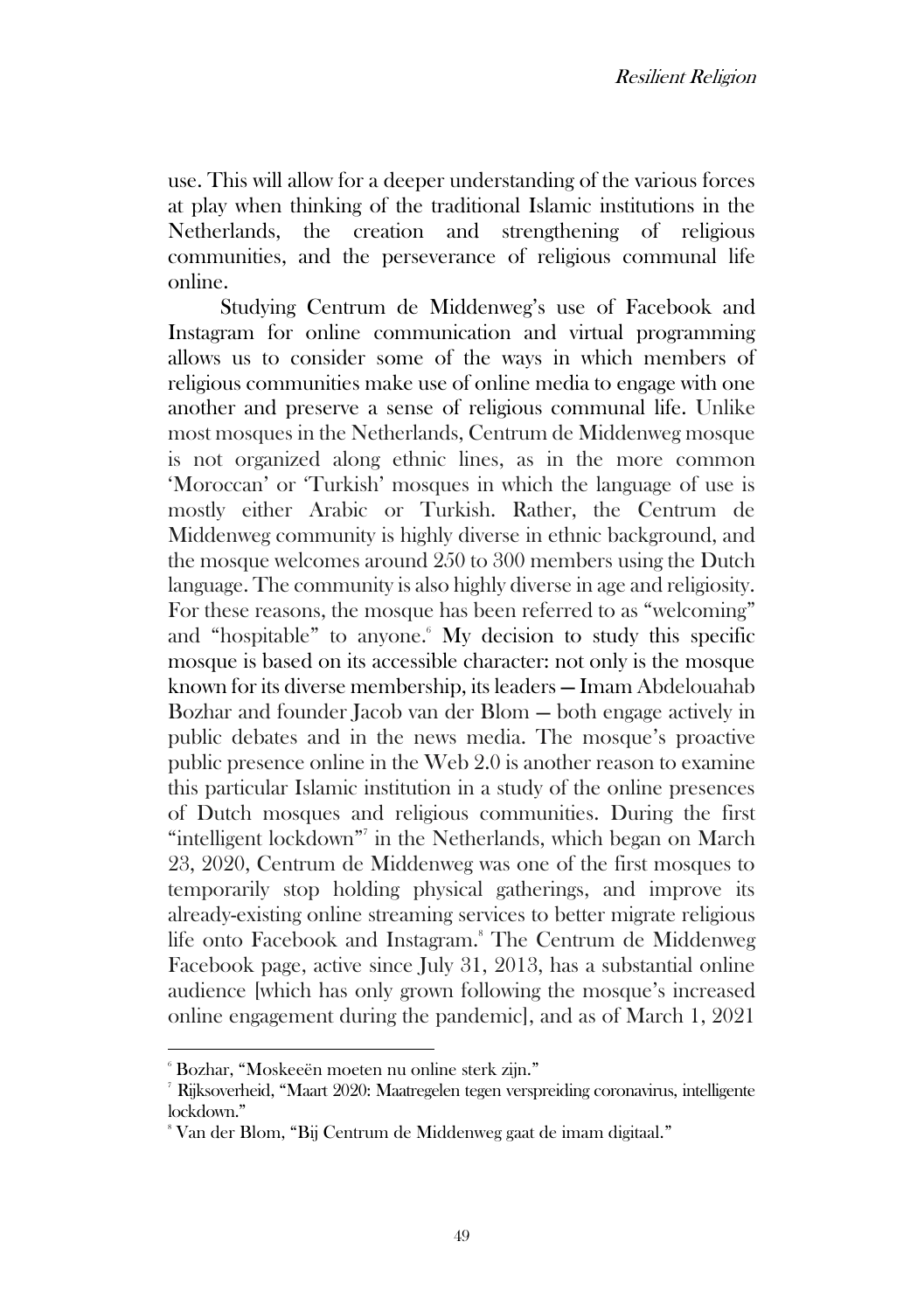this page had received  $8,321$  followers, and  $7,137$  likes.<sup>9</sup> On this page, the mosque live-streams Friday sermons, promotes virtual lectures, and raises money for charitable causes through an online payment processor. Centrum de Middenweg also has an Instagram account, which has been active since May 14, 2014 and as of March 1, 2021 had 2,062 followers.<sup>10</sup> Through these social media profiles, offline religion finds an online counterpart.

With an estimated 5.7 percent of Dutch citizens claiming to be Muslims, $\frac{1}{1}$  and with around 450 mosques currently active in the Netherlands, it should be noted that Centrum de Middenweg is not representative of all Dutch Muslims. Nevertheless, this mosque is worth studying because its online public presence is highly visible and its heterogeneous, welcoming, and accessible identity reflecting the ethnic, cultural, and geographic diversity of Rotterdam's multicultural context — might be considered analogous to the diverse character of the ummah, the Islamic community worldwide. The mosque's online information materials illustrate this point, presenting the Centrum de Middenweg in community in the following way: "Centrum de Middenweg is unique in its 'place for everyone' approach. Have you just repented or have you always been a practicing Muslim? Be welcome!"<sup>12</sup> Focusing on this particularly heterogeneous and visible mosque's response to a situation of crisis allows us to delve deeper into the possibilities and challenges of online religious life and the resilience of religious communities in times of crisis.

Recent and ongoing circumstances of crisis have proven an important incentive to study of religious communities online. Since March 12, 2020, the Dutch government has taken measures to contain the spread of coronavirus which not only affect everyone's daily life, but also many peoples' communal religious lives. In the Netherlands, as internationally, the coronavirus response required that residents stay at home as much as possible and socially distance. In addition, meetings with more than two people became

<sup>9</sup> Centrum de Middenweg (@demiddenweg), "Community," Facebook.

<sup>&</sup>lt;sup>10</sup> Centrum de Middenweg (@demiddenweg), Instagram.

<sup>&</sup>lt;sup>11</sup> CBS, "Diversiteit Religieuze Stromingen."

<sup>&</sup>lt;sup>12</sup> Centrum de Middenweg, "Community."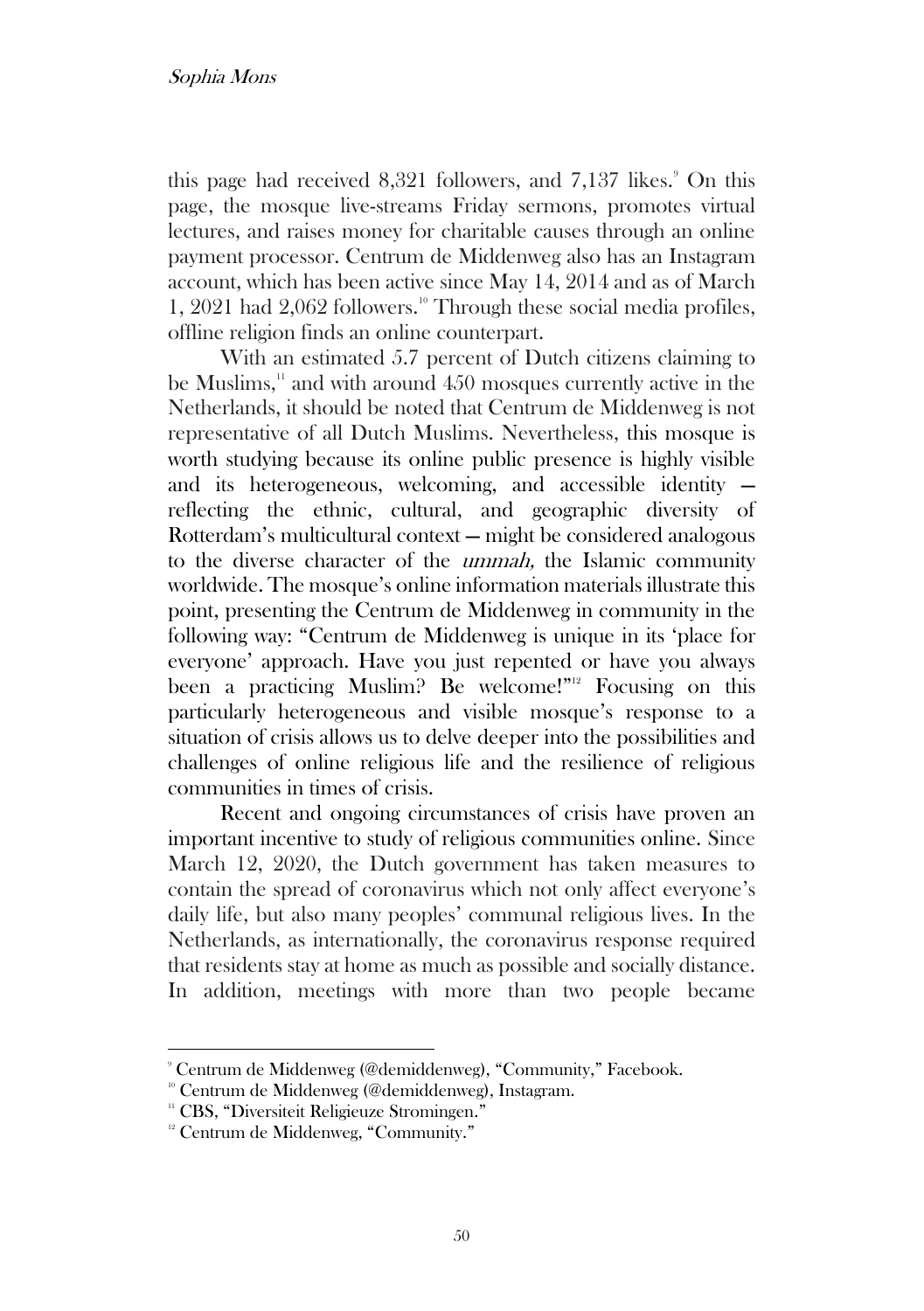prohibited, and quarantine protocols were developed.<sup>13</sup> Besides impacting the private lives of individual citizens, these measures also created obstacles to the weekly gatherings, prayers, and communal life of religious communities. In March 2020, hundreds of mosques voluntarily closed their doors and restricted their physical gatherings despite the approaching holy month of Ramadan, which ran from April 23 to May 23, 2020.

Although houses of worship have been exempted from many of the official coronavirus containment measures throughout the pandemic — they are legally permitted to open their doors and welcome their congregations provided that 1.5 meters of distance can be maintained — several of the nation's largest religious organizations have cooperated on a joint coronavirus response, coming to several voluntary agreements on coronavirus containment measures more stringent than those mandated by the government.<sup>14</sup> These voluntary agreements, contained in the communiqué "Behoedzaam vieren van geloof" ("Carefully Celebrating Faith"), discourage in-person religious community gatherings by imposing a maximum gathering size of 30 persons and limiting singing. These agreements also encourage digital gatherings until it is safe to ease the restrictions.<sup>15</sup> Clearly the coronavirus crisis has deeply impacted the religious lives of people throughout the Netherlands and it is no wonder, then, that religious communities have increasingly focused on developing their online presences. The online visibility of Dutch Muslims, Islamic charities, and Dutch mosques is growing rapidly under the present circumstances.

# A "Virtual" Mosque

Various scholars have studied the importance of the internet in the lives of religious people. In his work on digital Islam, Peter

 $13$  See, for example, the list of corona-preventions taken by the Dutch government. Rijksoverheid, "Kort overzicht coronamaatregelen, De Nederlandse Aanpak en Maatregelen, Coronavirus COVID-19."

<sup>&</sup>lt;sup>14</sup> This interreligious dialogue comprises different domes of religious communities, such as Centraal Joods Overleg, Contactorgaan Moslims en Overheid, Hindoeraad, the Boeddhistische Unie and Interkerkelijk Contact in Overheidszaken.

<sup>&</sup>lt;sup>15</sup> Rijksoverheid, "Behoedzaam vieren van geloof."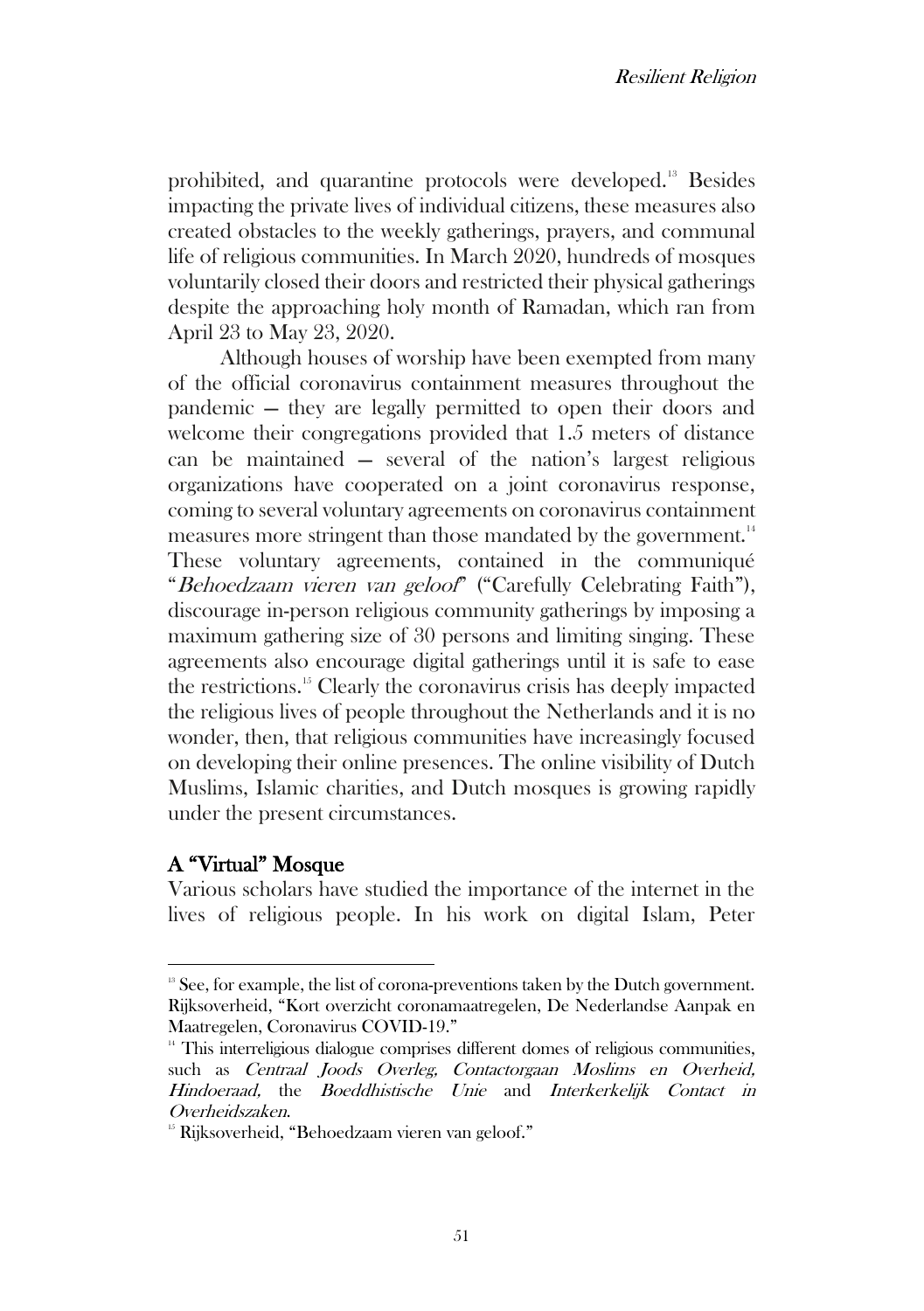#### Sophia Mons

Mandaville notes that "the encounter between Islam and the transnational technologies of communication will be as multifaceted as the religion itself.<sup>"
If</sup> It is worth noting that a considerable amount of scholarly work has been dedicated to the role of cyberspace in contemporary Islam. This research considers the internet as a space of representation, $\frac{17}{12}$  as a space for discussing and contesting interpretations of Islam,<sup>18</sup> and as a space information on Islam and Islamic resources.<sup>19</sup> Interestingly, much of this scholarly work focuses on individuals' uses of online spaces and the implications of such use for individual Muslims, neglecting to consider the possibility that a traditional Islamic institution such as the mosque might itself make use of the internet and be virtualized. Underlying this gap in research is the fact that mosques have generally been considered "object-centred building[s]," <sup>20</sup> emphasizing aesthetics over functionality. Although mosques have been a popular topic of study in recent years, with research ranging from architectural interest in the materiality of the building<sup>21</sup> to anthropological interest in the mosque as a site of contemporary religion, $\frac{2}{x}$  too often these studies have neglected to consider the function of a mosque as a gathering place and cultivator of Muslim community. Considering an online gathering as a form of religious devotion challenges the widely accepted assumption that a mosque has a fixed, solid, and material shape, and that it is merely a type of building one recognizes through its two iconic architectural attributes: the dome and the minaret.

If we consider the historical development of the mosque as a physical space, such an assumption is untenable. "The mosque" has never been explicitly characterized by a definite and specific architecture. When considering the etymology of the word "mosque" in Arabic, *masjid* (مسجد) deriving from the word sajada (,)سجد it can be translated as "to bow down" or "to prostrate before."

<sup>&</sup>lt;sup>16</sup> Mandaville, "Digital Islam," 23.

<sup>&</sup>lt;sup>17</sup> See, for example, Anderson, "Transnational civil society."

 $18$  See, for example, Bunt, *Hashtag Islam*.

<sup>&</sup>lt;sup>19</sup> See, for example, Lawrence, "Allah on-Line."

<sup>&</sup>lt;sup>20</sup> Baharudin and Ismail, "Communal Mosques," 107.

<sup>&</sup>lt;sup>21</sup> See, for example, Farrag, "Architecture of mosques," 613-620.

<sup>&</sup>lt;sup>22</sup> See, for example, Arab, "The Biggest Mosque in Europe!"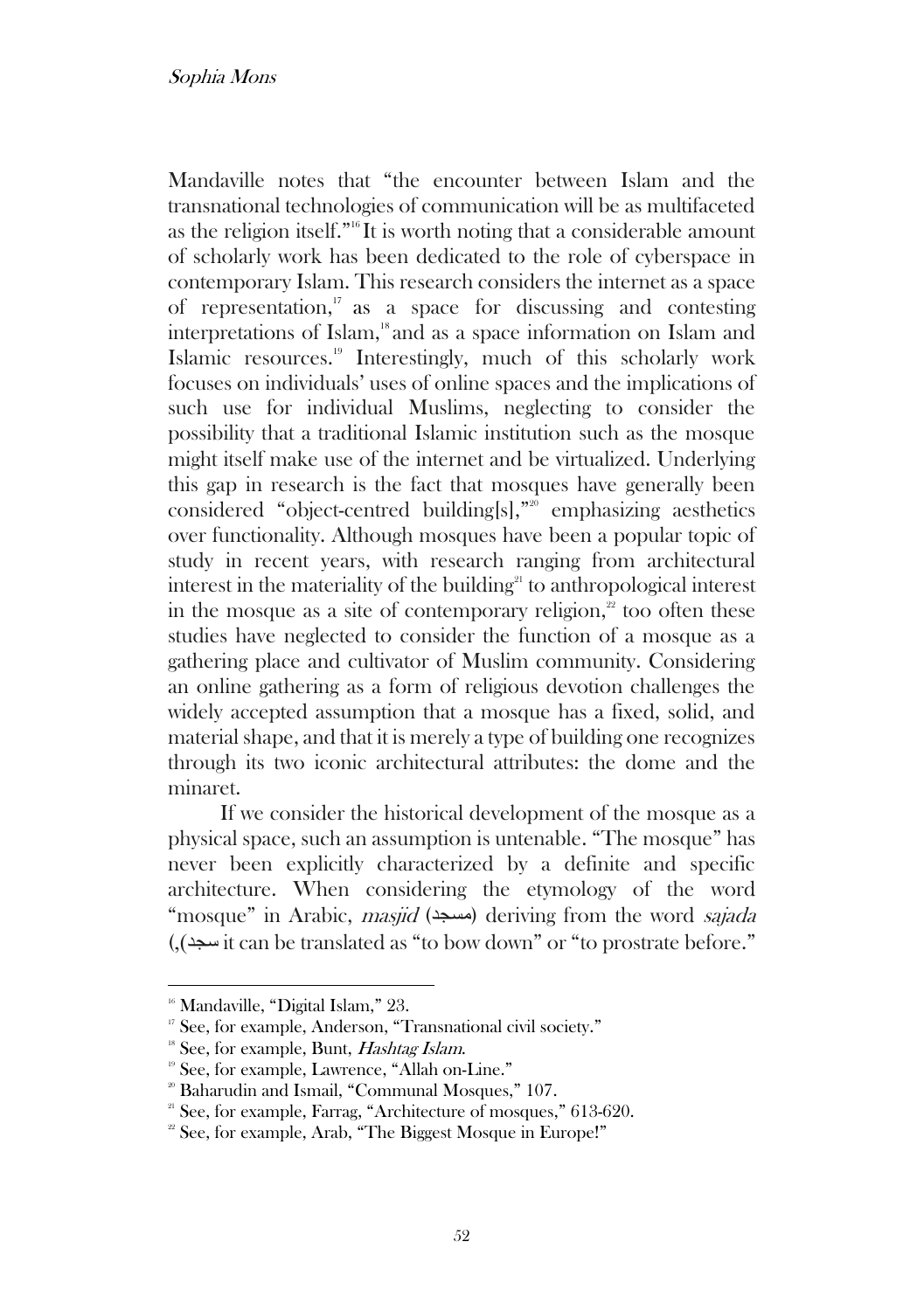Although praying is one of the "Five Pillars of Islam," the act of prayer need not be performed in a specific space. Rather, it can be performed anywhere, so long as the worshipper is oriented toward Mecca. According to a *Hadith* – the record of words, deeds, and approval of Prophet Muhammad — the Prophet himself said that "all of the earth" can be considered a mosque for the duration of prayer. <sup>23</sup> A synonym for mosque in Arabic, additionally, is j*ā*mi'<sup>a</sup> (جامع (indicating a second and different characteristic of "mosque." As the word translates as "to gather" or "to assemble," its usage indicates a more communal and collective feature of the religious space. Like the act of prayer, gathering can occur in any space. Etymologically speaking, then, a mosque need not be a built structure. Nevertheless, the architectural space we refer to as a "mosque" is an important part of Islamic culture throughout history.

Presumably the house of Prophet Muhammad in Medina was the first mosque to emerge, merely consisting of a simple rectangular building with a courtyard and shaded by palm trees on one side of the building. Throughout time, however, the basic outlines of mosques transformed in line with the changing needs of the Muslim community, different geographical contexts, and the different building materials available in these contexts.<sup>24</sup> The diverse architectural forms of the mosque reflect different locally determined interpretations of the initial mosque. These forms range from domes or minarets in the Mediterranean and North Africa to prayer halls in former shops and school buildings in Western European countries. The rapid incorporation of the mosque as a prominent place in Islam is most likely due to the multifaceted function of the mosque "as a space for the community, as a provider of diverse social services and education, and as a means of representation." <sup>25</sup> In other words, mosques and their particular architectural features took shape in order to fulfil the needs of their communities, their physical forms dependent upon the resources available in their local contexts. Such a functional and communityoriented perspective towards religious space is of particular interest

<sup>&</sup>lt;sup>23</sup> "The Book on Salat (Prayer)," Hadith 317, Jamî at-Tirmidhi, Sunnah.Com, accessed on April 14, 2021, https://sunnah.com/tirmidhi:317.

<sup>&</sup>lt;sup>24</sup> Aksamija, "Dare to Wear," 27-28.

 $25$  *Ibid.*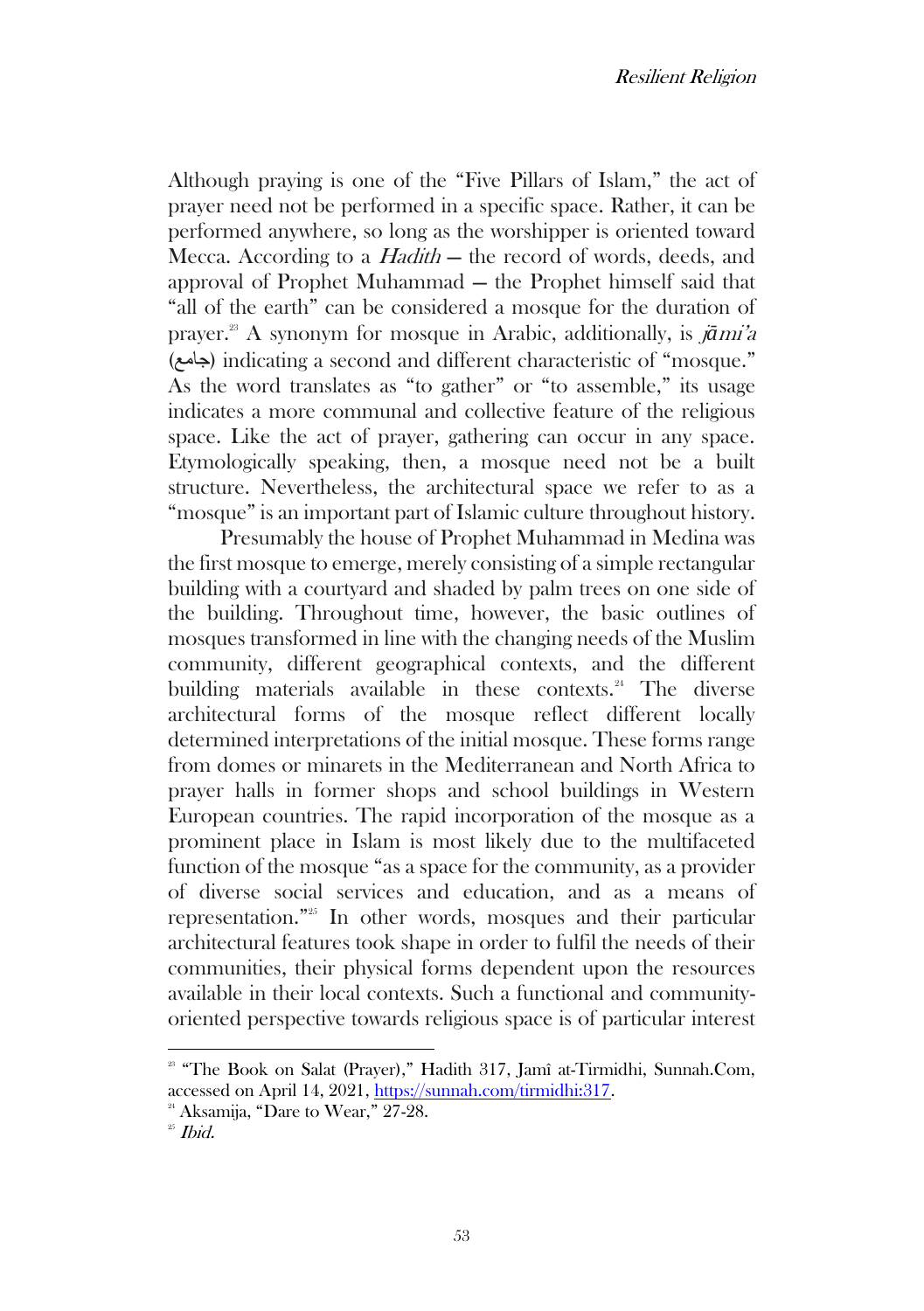in a non-Muslim majority country such as the Netherlands, where mosques "symbolize Muslim existence," <sup>26</sup> and are "heterotopias ... in opposition to the secular surroundings"<sup>27</sup> functioning as community centers for Muslim citizens. In such a context, the most important function of the mosque, is to fulfil the needs and desires of its community and subsequently generate a communal living environment. Such "community architecture," then, describes the architectural space for the conduct of communal activities, a space that becomes "the catalyst to the development of the surrounding area within the aspects of physical needs." <sup>28</sup> The meaning of a mosque, in this sense, is not necessarily tied to its materiality, its building or the physical spaces of its activities. Rather, it is the functions of the mosque — particularly prayer and the communal activities, where Muslim communities gather, develop, and strengthen their faith — that might turn any space into a "mosque."

At a time when people are discouraged to meet one another in person and must socially distance when doing so, the usage of online spaces by Muslim communities in order to continue participating in religious life illustrates the elasticity of the concept of the mosque. Mosques are multi-faceted, and one of their main functions is as a center of communal activity. Beyond COVID-19 as a health crisis, one could say that the limited ability of individuals to meet one another in person and come together in one localized space is a crisis in itself: a crisis of communal life. Giving the lie to the assumption that the essence of a mosque is its minaret and dome, the usage of the Web 2.0 by mosques in order to gather, develop, and strengthen community — the main functions of the mosque in a non-Muslim majority context such as the Netherlands — shows that mosques utilize diverse tools and practices to provide their communities with a sense of communal life. The mosque proves to be crucial in giving structure to a Muslim community, offering individuals not simply a site to practice faith, but also a sense of belonging. It is useful to consider, then, is the question how digital technologies contribute to an alternative understanding of what comprises a religious community.

<sup>&</sup>lt;sup>26</sup> Baharudin and Ismail, "Communal Mosques," 107.

<sup>&</sup>lt;sup>27</sup> Verkaaik, Religious Architecture, 16.

<sup>&</sup>lt;sup>28</sup> Baharudin and Ismail, "Communal Mosques," 107.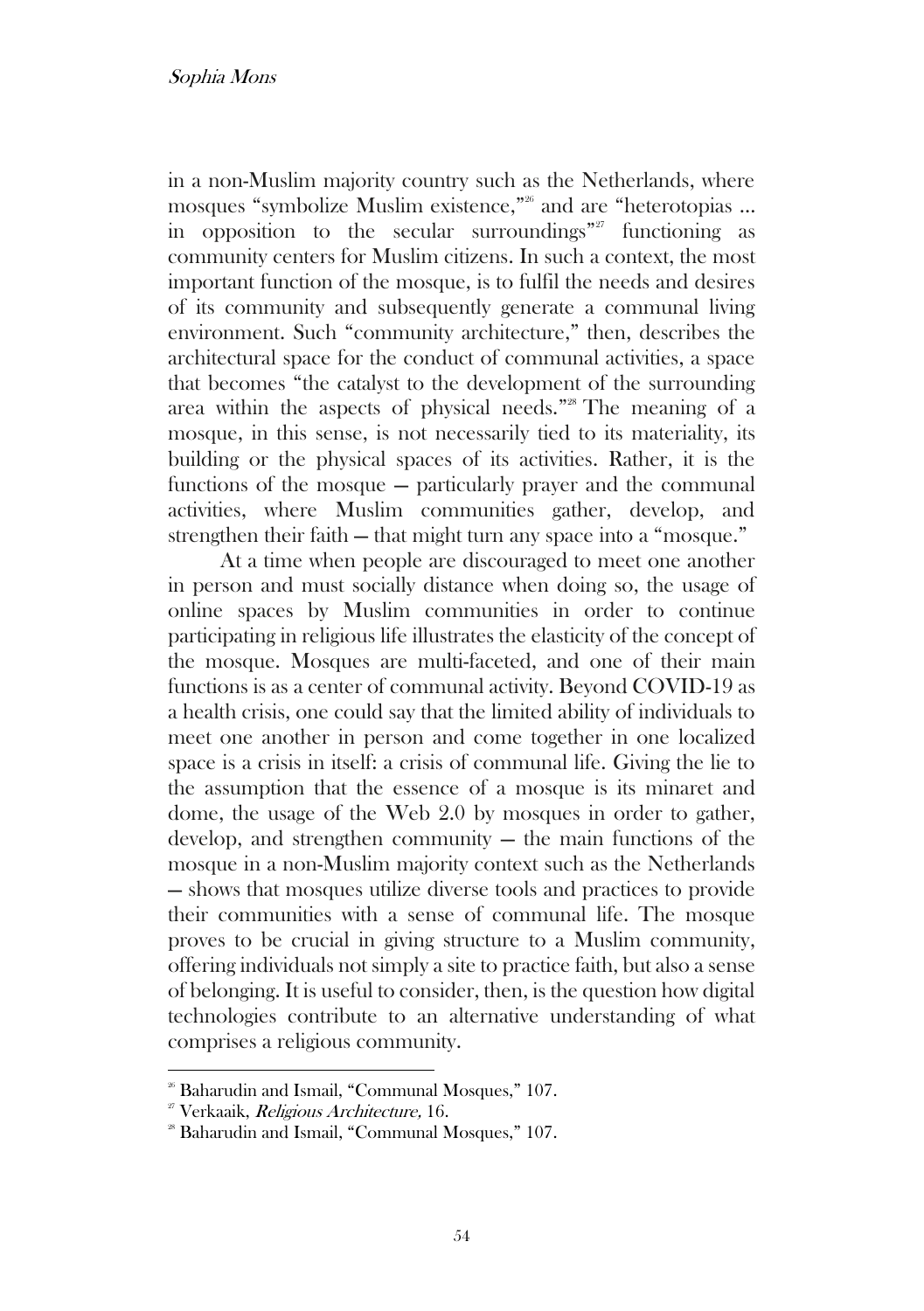### Community Online

Given that "the internet and the entire technological cosmos created around it provide a community that transcends geographical and institutional borders in real time," <sup>29</sup>online communities often seem — to put it in the language of Benedict Anderson — "imagined." <sup>30</sup> Just as Anderson calls the nation an "imagined community" on the basis of the fact that the vast majority of a nation's members "will never know most of their fellow-members, meet them, or even hear of them, yet in the minds of each lives the image of their communion," a similar charge might easily be made against an online religious community.<sup>31</sup> But the online religious community of Centrum de Middenweg challenges such an assessment. Not only is this community derived from on a house of worship with a physical presence, it also mostly consists of individuals that know each another personally. Lorne Dawson, a sociologist who has studied communities that exist both in person and online, argues that a feasible community is more than the sum of its members, and that trust and intimacy must be considered when discussing intracommunal relations. In his perspective, "virtual life contributes to communal life ... because it augments the pre-existing communal relations more than creating new strictly virtual ones. The internet does not compete with the rest of life, it extends it." <sup>32</sup>Dawson's work shows the heuristic value of the notion of community in studying religious communities, allowing for a broadening of our understanding of the term *community* itself. This term is ambiguous and multifaceted. Employing the term community to describe a group of people is to specify the nature of the group's togetherness, rather than to merely describe its ways of congregating. The use of the term 'religious community' generally implies a record of the religious culture that is valued, but in order to understand the meaning of a religious community it is important to consider its meaning of membership, the ways in which members experience and create intra-communal ties and the means by which communal life is negotiated. According to Heidi Campbell, a community

 $2^{\circ}$  Varisco, "Muslims and the media," 174.

<sup>&</sup>lt;sup>30</sup> Anderson, *Imagined Communities*, 6.

<sup>&</sup>lt;sup>31</sup> Ibid.

<sup>32</sup> Dawson, "Do virtual religious 'communities' exist?," 35.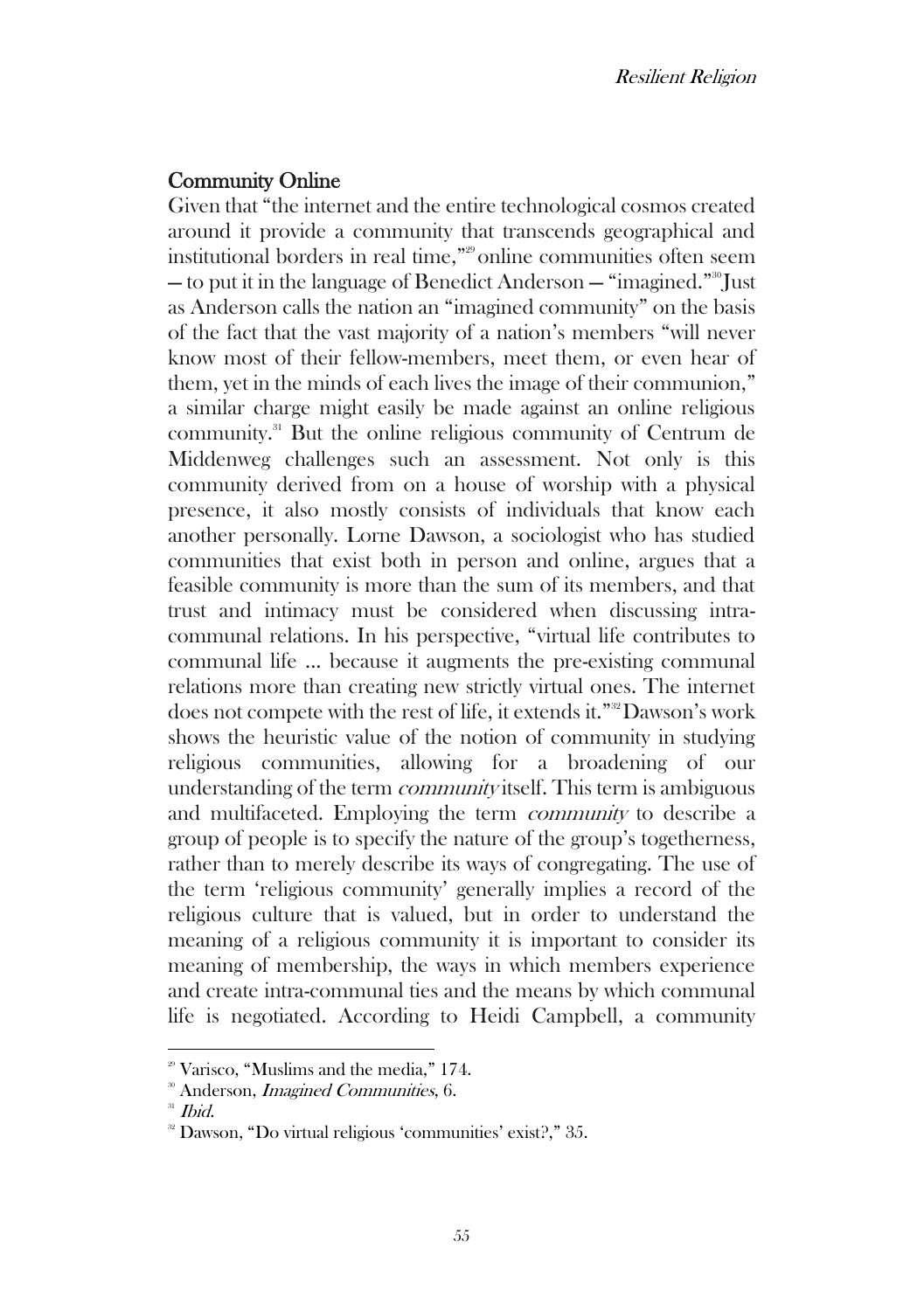occurs as individuals assemble "to form networks of interdependent relationships based on common vision, care, and communication." 33 In the case of a religious community, this interdependent relationship is based upon common faith and practices. A community is inherently a social entity comprised of individual members. It is important to distinguish between different forms of Islamic religious communities: the collective Islamic community worldwide, known as the *ummah* (أمة) literally translated as 'community'), the community of Muslims living in the Netherlands, and the community of one particular mosque such as Centrum de Middenweg. Whereas the first two communities bring together community members on the basis of a shared devotion to the Islamic faith, the third form of community is localized, centering itself around one particular mosque. The mosque serves as a multipurpose community space that facilitates harmonious communal experience. Although a mosque might not necessarily be tied down to its physical location, as discussed above, it could be argued that a religious community in such cases does center around its physical space, the mosque, which is to be understood as both a social center as well as a space for performing religious activities such as prayer. Such a localized understanding of the notion of "community" considers the social ties between community members that come about in a particular setting or space, based on a particular commonality. The current context of COVID-19 illustrates how individuals and communities continually adapt to external changes. Their adaptations, based on "established localized relationships" and "local embeddedness," <sup>34</sup> respond to the absence of their usual community spaces. In this, local embeddedness can be understood as the investment of a community in a specific house of worship and in the individuals attending this place.

In interviews with some members of the community of Centrum de Middenweg, it became clear that local embeddedness is indeed regarded as an important characteristic of community. Although the Islamic identity remains the core of the Centrum de Middenweg religious community  $-$  as people have created this

<sup>&</sup>lt;sup>33</sup> Campbell, *Exploring Religious Community Online*, xvi.

<sup>&</sup>lt;sup>34</sup> Bryson, Adres, and Davies, "Covid-19, Virtual Church Services," 363.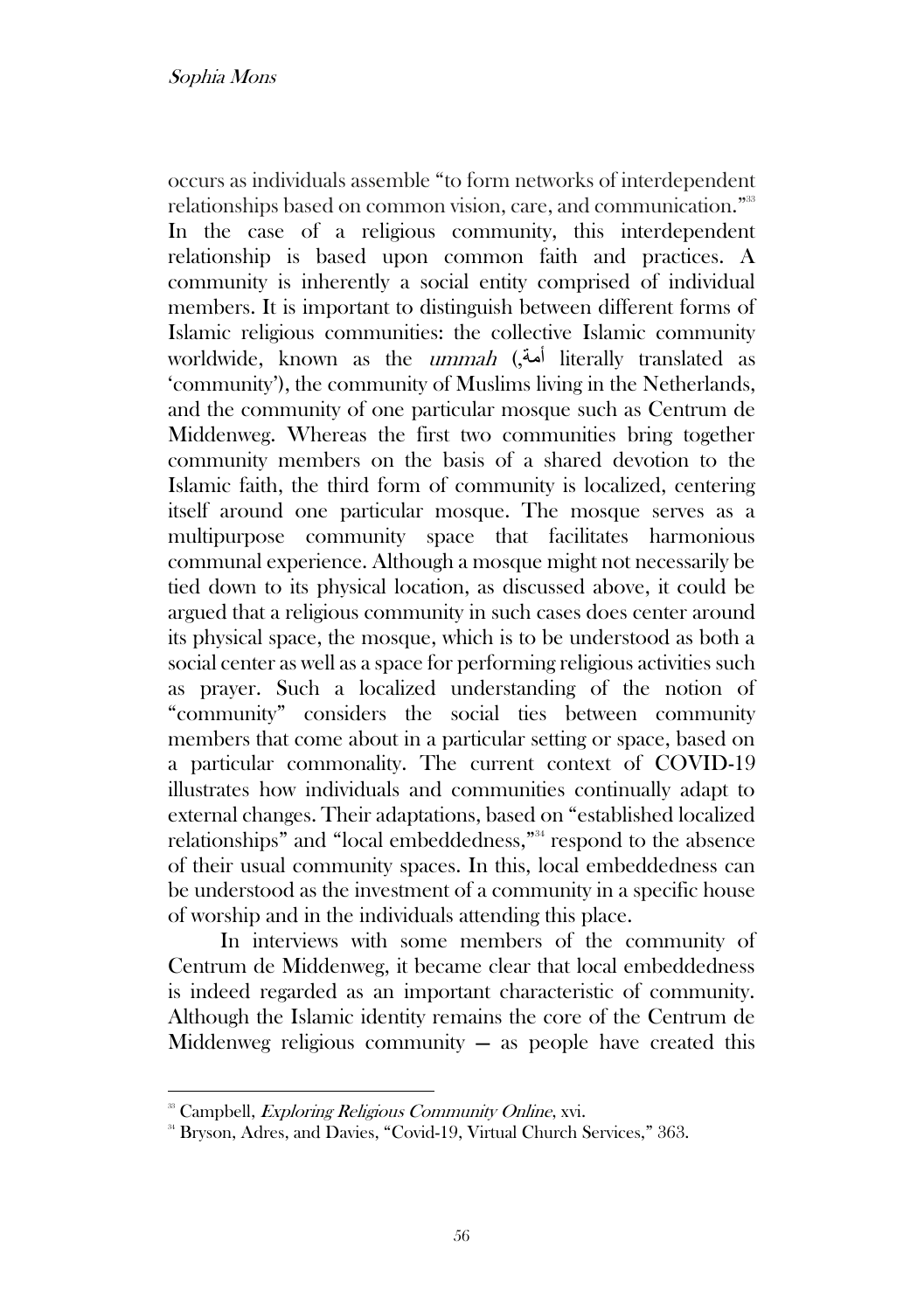community on the basis of shared Islamic values and beliefs — it is also the local and societal context that characterizes this community. Besides its religious purposes, one member of the Centrum de Middenweg says, the mosque serves as a "living room,"<sup>35</sup> a nonreligious community space where one can meet one another, eat, study, and attend classes on topics like tax preparation and legal issues. Another characteristic of the community, according to this member of Centrum de Middenweg, is its involvement with and contribution to Dutch society and the local neighborhood. By organizing yearly "neighbors days," introductory Ramadan classes and 'eid (عيد) festivities for the neighborhood, Centrum de Middenweg localizes its community: "if the neighbourhood needs anything, we [Centrum de Middenweg] are here." <sup>36</sup> The Centrum de Middenweg community is thus rooted in Islam itself but has local connections to the neighborhood and to Dutch society. Investigating a localized example such as Centrum de Middenweg illustrates how the COVID-19 crisis has altered that locality and its community.

## Centrum de Middenweg Online

When you enter the Facebook page of Centrum de Middenweg, it is clear that despite the virtual environment, the mosque has attempted to make its followers and visitors feel "at home." Welcoming online visitors to the mosque through the page's banner, a photograph of the interior of the Centrum de Middenweg building, the mosque has attempted to recreate its physical space online. Importantly, the space that is depicted in the Facebook banner is the central area of the mosque, its usual prayer space. In this space, one can find the *mihrāb* (محراب),<sup>37</sup> the prayer niche that shows the *qibla* (قبلة), the direction toward Mecca, which Muslims face in prayer.<sup>38</sup> One also finds the *ninbar* (منبر), the raised pulpit

<sup>&</sup>lt;sup>35</sup> Anonymous member of Centrum de Middenweg mosque, in interview with the author, March 19, 2021.

<sup>&</sup>lt;sup>36</sup> Ibid.

<sup>37</sup> Fehérvári, "Mihrāb."

<sup>&</sup>lt;sup>38</sup> Wensinck and King, "Kibla."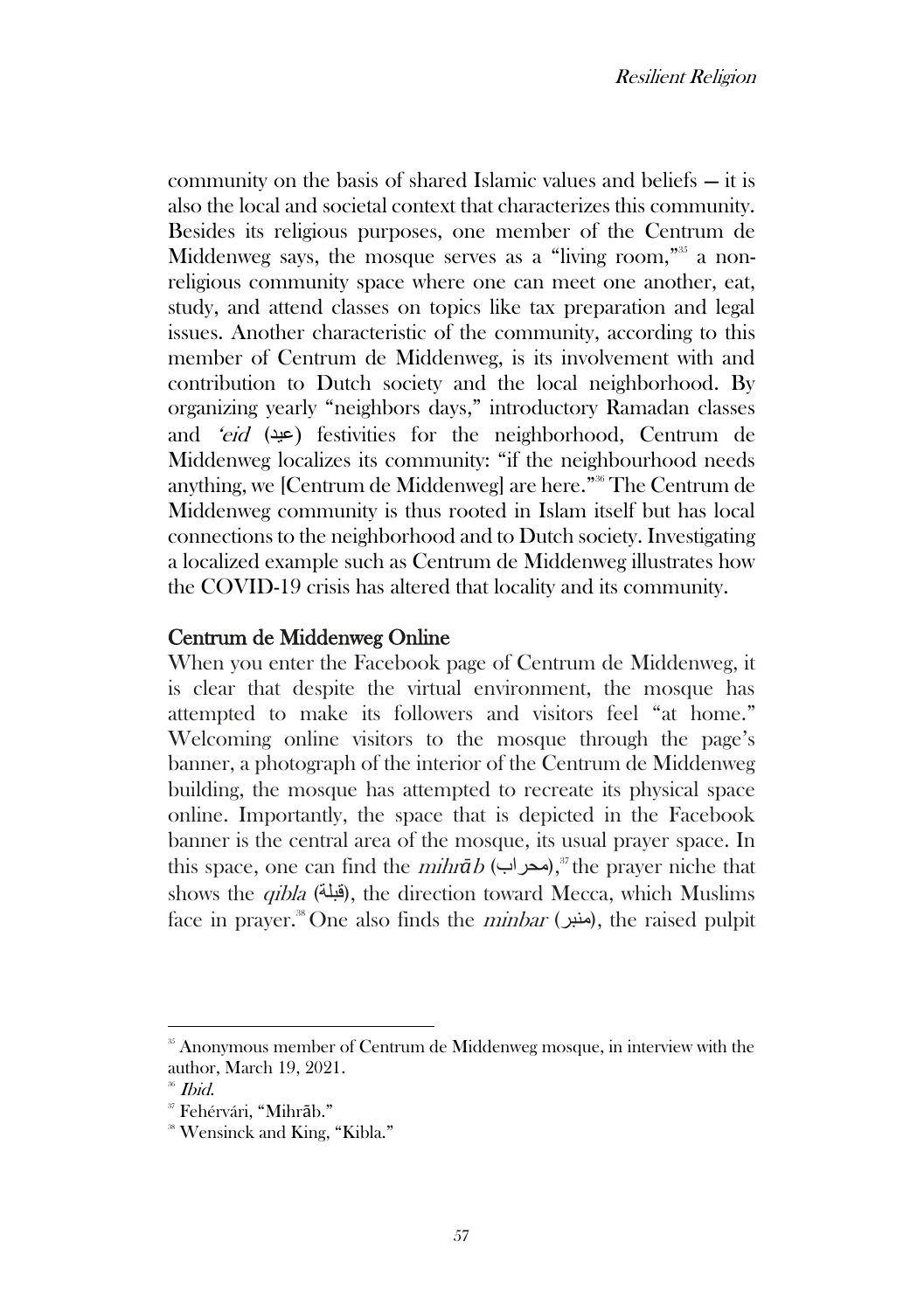#### Sophia Mons

from which announcements to the community can be made and from which the imam preaches sermons.<sup>39</sup>



Figure 1

This picture conveys the welcoming and community-oriented character of the mosque's online initiatives. By choosing to depict the interior, rather than the exterior of the building, the mosque actively welcomes its members and guests "inside" the community, inside the space where the main activity taking place in the mosque, prayer, is practiced in a communal setting. This welcoming depiction of the mosque's interior showcases to the online visitor that the mosque's online initiatives resemble the mosque's normal offline programs. The mosque's other efforts to recreate the typical elements of communal life on its Facebook page include offering a livestream of Friday prayer, online religious lessons provided Mohamed Abdulahi, a popular influencer and soon-to-be-imam known as the "the cosiest Salafist of The Netherlands,"<sup>60</sup> and discussions of issues such as Ramadan preparations, health, and relationships. The mosque also uses its Facebook page to raise money to support the Uyghur Muslim community center, as well as to fund the rebuilding of the mosque itself. Directly and indirectly fostering communal engagement with the local community, the

<sup>39</sup> Pederson, Golmohammadi, Burton-Page and Freeman-Grenville, "Minbar."

<sup>40</sup> Abdulahi (@mohamedsmening), Instagram, biography.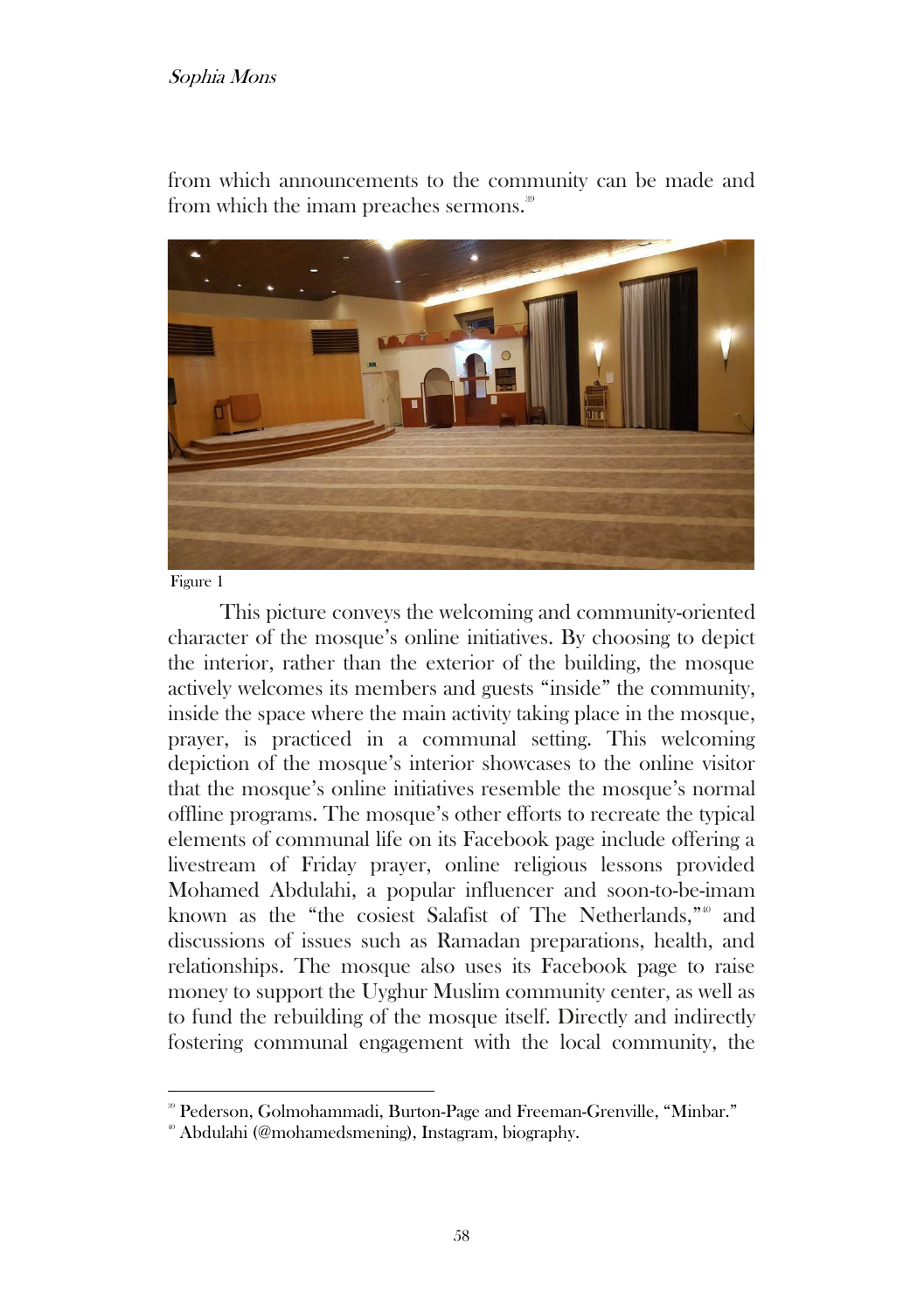mosque's online initiatives appeal to the community as a whole, but contribute especially to the enhancement of "local social infrastructure." <sup>41</sup> Examples of this social infrastructure include religious rituals, weekly Friday prayers, and the mosque's social and educational activities.

The Facebook and Instagram posts through which Centrum de Middenweg replicates its communal life online can be called "deterritorialized" in that it can be accessed from any physical location. <sup>42</sup> This content can be divided into three different categories, which each reflect a different interplay between online and offline practices. One category of posts concerns events and practices occurring in the physical space of the mosque. These posts promote and solicit feedback on in-person events taking place at the mosque's physical location. Given the gradual relaxation of coronameasures throughout the year, opportunities for the mosque to welcome its members in person for important occasions have been



Figure 2

<sup>&</sup>lt;sup>41</sup> Bryson et al., "Covid-19, Virtual Church Services," 363.

<sup>&</sup>lt;sup>42</sup> Lewis, Modest Fashion, 48.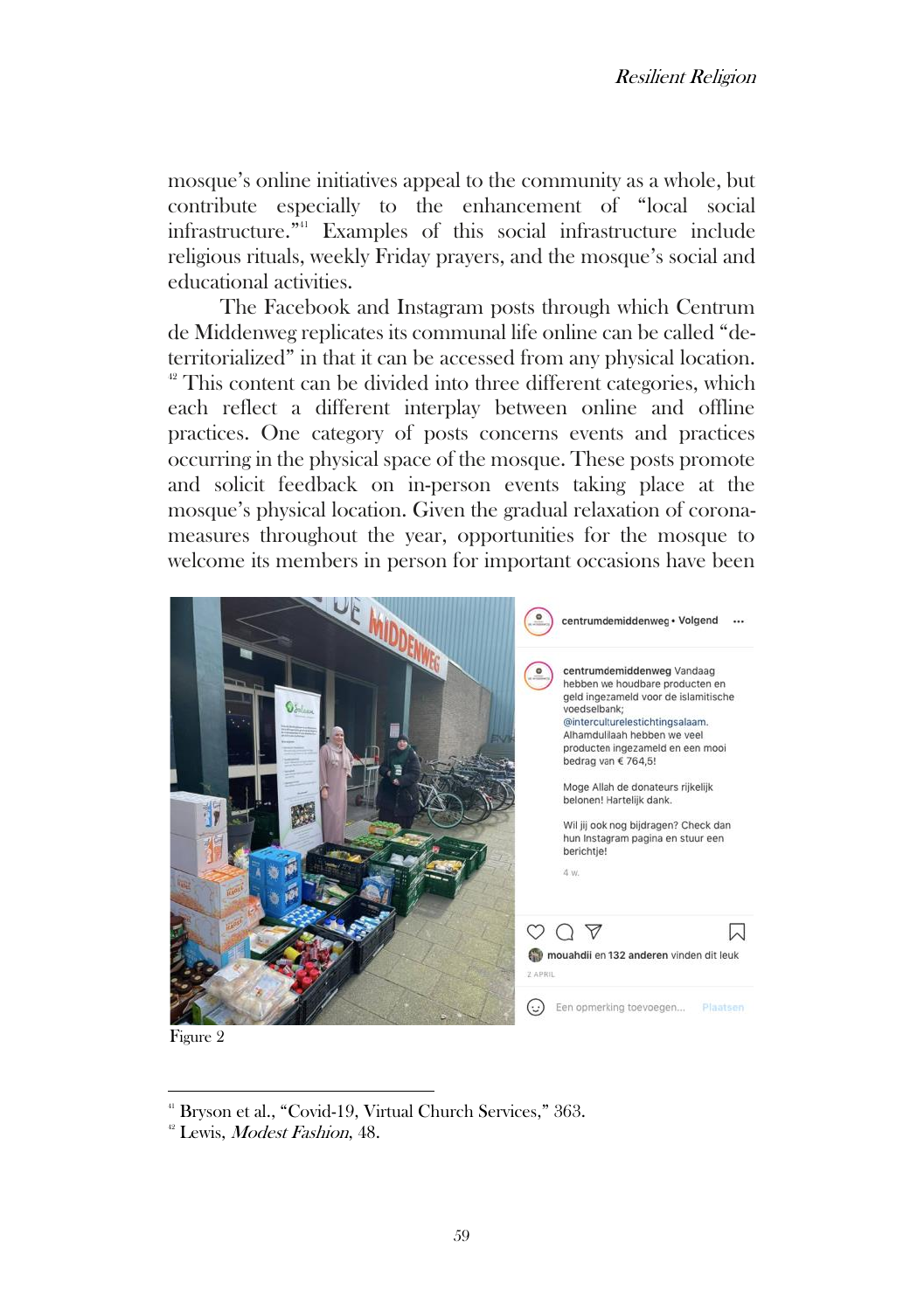### Sophia Mons

increasingly emerging. Posts promoting "territorialized" activities directly link the online sphere back to offline life. An example of this kind of post would be the financial and material fundraising campaign for the Islamic food bank.



#### Figure 3

A second category of posts dedicates itself entirely to online interaction, as through the virtual social activities which the mosque sponsors. These activities include speeches, talks, lessons, and discussion sessions conducted through Facebook and Instagram livestreams, as well as through ZOOM. The Friday prayer, for example, is professionally recorded and filmed at the mosque and livestreamed on both Facebook and Instagram. While the livestreamed Friday prayer is organized and produced by the mosque itself, a frequent Centrum de Middenweg visiting imam, Azzedine Karrat, independently decided to also broadcast his Friday sermons on Clubhouse, an increasingly popular live audio platform. These activities illustrate well how religious user communities negotiate processes related to new media technologies, according to the assumed advantages of specific technologies and their potential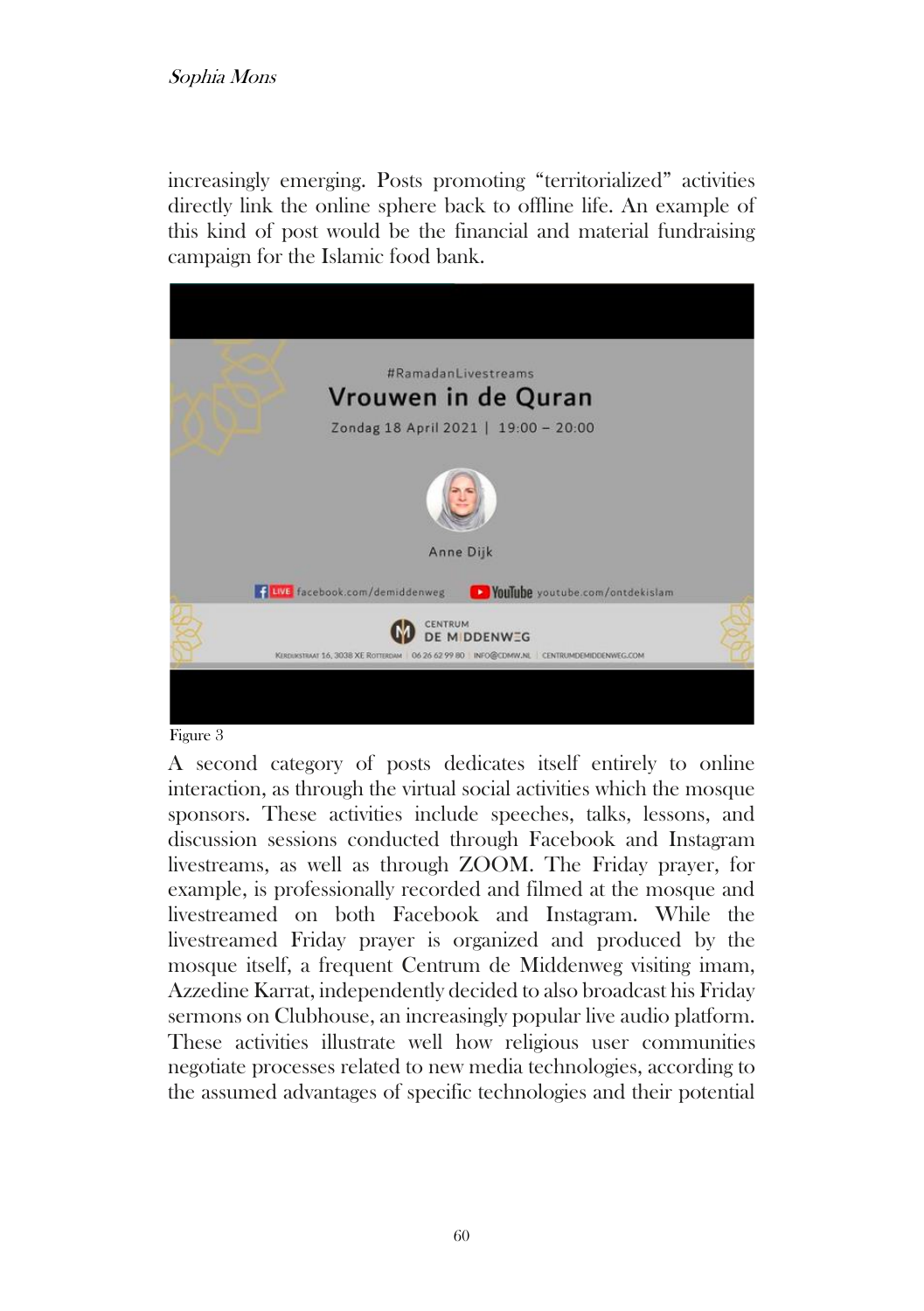impacts on the community itself.<sup>43</sup> Whereas the provision of information and reporting on continuing physical events may easily occur through the sharing of posts and pictures online, it is clear that certain aspects of communal life, such as prayer and religious dialogue, require different formats. Real-time livestreaming recreates the feeling of belonging more effectively than does the mere sharing of posts containing text and photographs. One member of Centrum de Middenweg demonstrates this point by pointing out that the online opportunities provided to the diasporic members of the community are particularly interesting to recent converts to Islam: "For them, we initiated the livestreaming of speakers, prayers, and communal dialogue. We realized that, to celebrate Ramadan without any friends, family or community that co-celebrates this holy month, the feeling of belonging to our community was the more important." <sup>44</sup> Reacting adaptively to the interests and needs of the community, the virtual mosque makes use of media technologies and communication styles to engage its members.

A third category of posts illustrates the direct relation between the online and offline engagements of the mosque. These posts



<sup>&</sup>lt;sup>43</sup> Campbell, *When Religion Meets New Media*, 193.

<sup>44</sup> Anonymous member of Centrum de Middenweg mosque in interview with the author, March 19, 2021.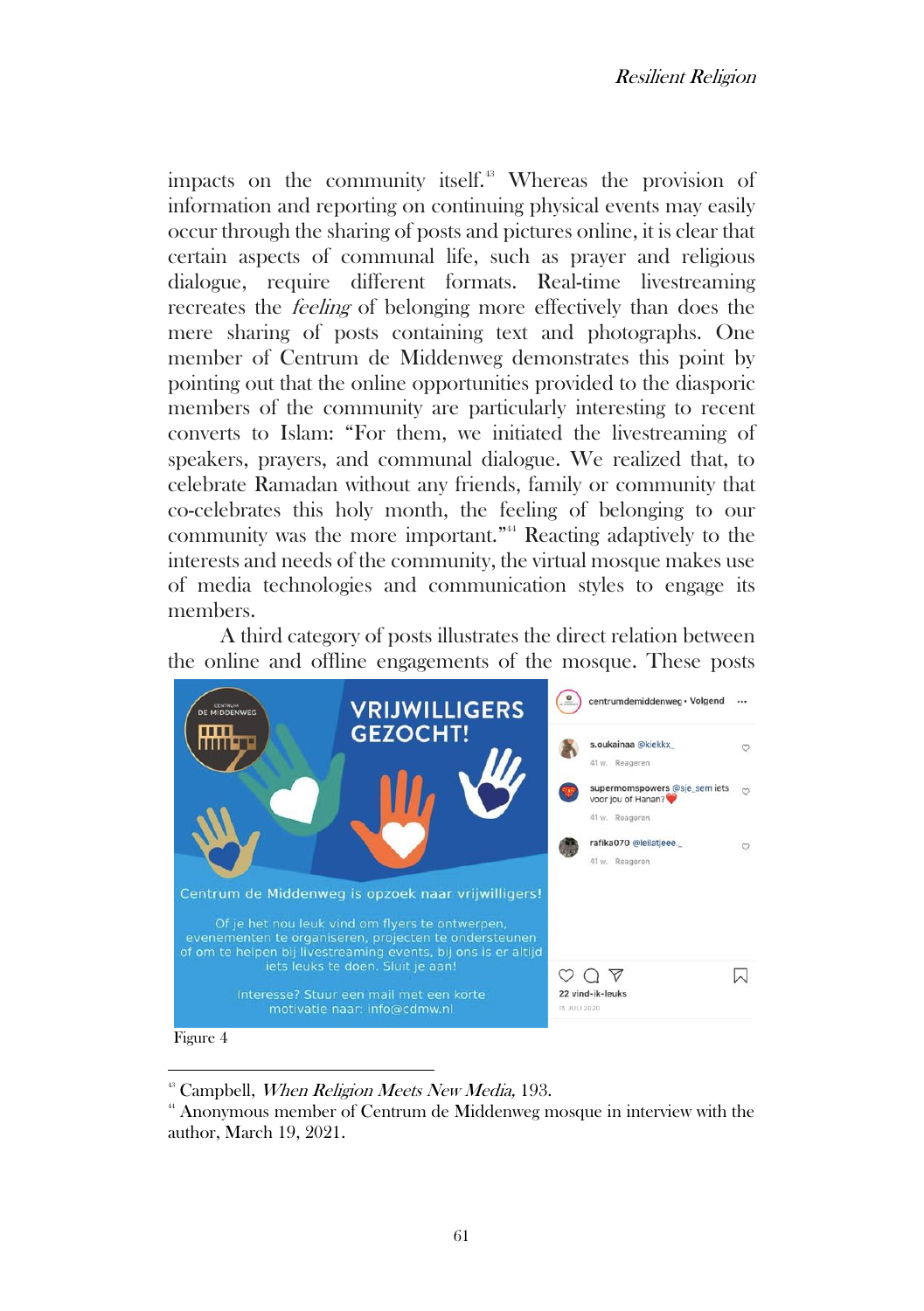concern searches for volunteers and online fundraising to benefit the mosque and the local community. These last kind of posts illustrate how the mosque, in these times of social distancing, can be considered a "liminal, in-between" space that is sometimes opened for specific initiatives while remaining closed for larger communal gatherings and "public worship." <sup>45</sup> This kind of content illustrates a clear linkage between virtual and offline practices. Although some of Centrum de Middenweg's online content is intended to interest a general online audience, most of this content targets an audience that is already familiar with the community, the mosque itself, and the mosque's weekly practices. As I have shown, Centrum de Middenweg uses various strategies to allow for the main functions of its physical mosque to be possible online.

The ways in which the Centrum de Middenweg community engages with the activities and events that the mosque organizes and promotes online, however, differs per activity and medium. The mosque's virtual services allow members to be "present together in experience, and, potentially, in time, but not in place,"<sup>66</sup> making it possible for religious communal life to continue beyond scheduled dates and times. In theory de-temporalized services are more inclusive than the traditional in-person approach, which is necessarily time-bound, but in practice various levels of online community engagement are observed.

Although these disparities in engagement were already visible in pre-COVID times — as certain volunteers, regular visitors, and actively engaged members of the mosque effectively "ran" the place — this stratification of the community became even more noticeable under current circumstances, influencing the nature of the mosque's hybrid activities. Those members that are actively involved in the creation of online content, often volunteers and interns of the mosque, are capable of being physically present at Centrum de Middenweg. A member of the mosque states that "only a limited number of new volunteers and interns can be welcomed these days," <sup>47</sup> indicating that, indeed, the hybrid system of both offline and

<sup>&</sup>lt;sup>45</sup> Bryson et al., "Covid-19, Virtual Church Services," 361.

 $46$  Id., 362.

 $\mathbf{F}$  Anonymous member of Centrum de Middenweg mosque in interview with the author, March 16, 2021.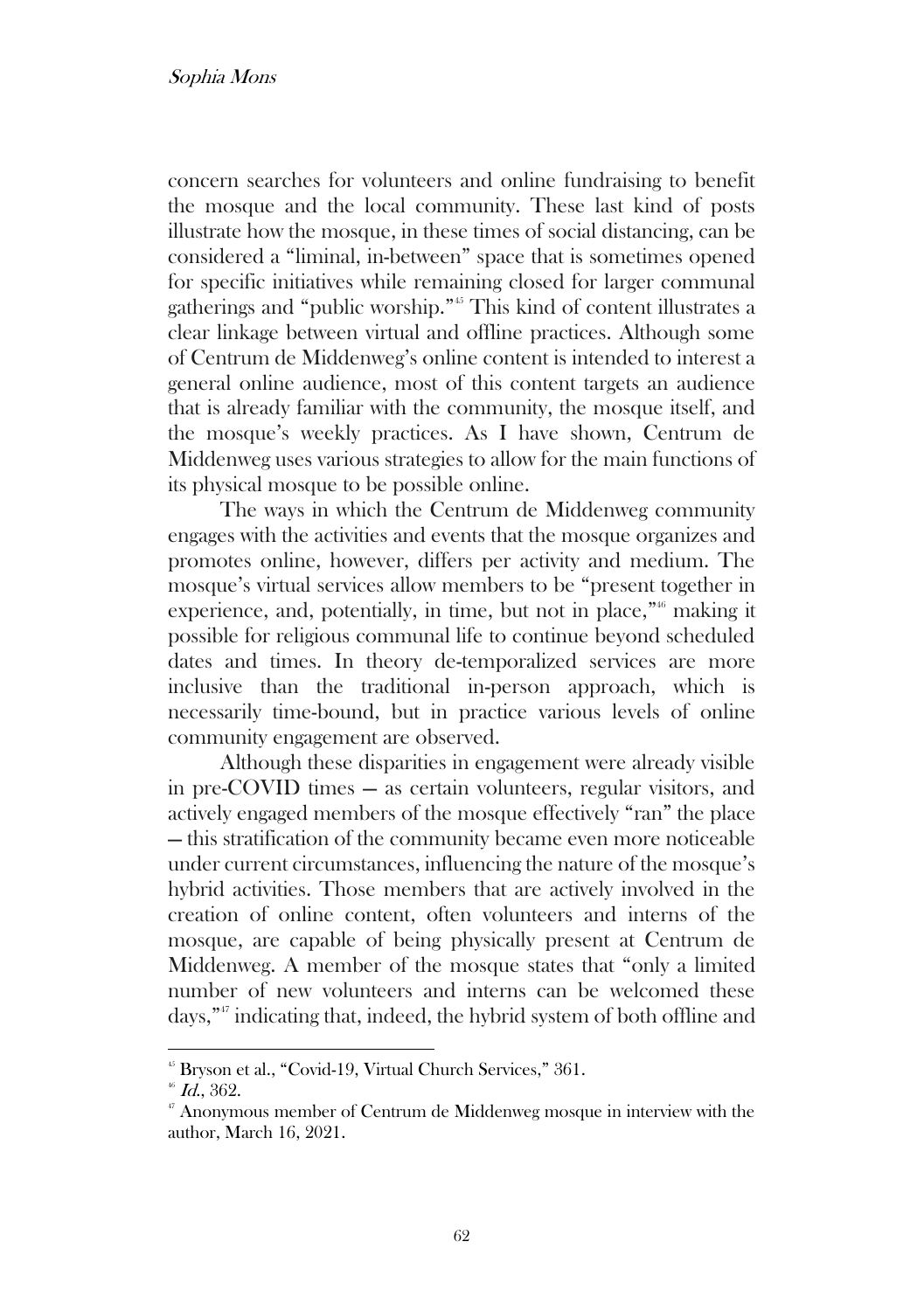online activities generates "different levels of participant engagement." <sup>48</sup> On one hand, a hybrid system that offers both inclusive online and rather exclusive offline activities to its members may lead to increasing differentiation and distance between online and offline communities. Those members of the organization who work to recreate communal life online experience a feeling of community belonging on a physical basis more than those who are not as much invested or engaged with the logistical side of facilitating online communal life. On the other hand, the digital mosque opens a space for religious communal life any time and in any place. In the case of Centrum de Middenweg this consequence of digitalization becomes clear, as a member observes, in that some members who previously never participated in the mosque's activities now find opportunities to be present in the online mosque. If nothing else, religious communities online "are more accessible to people who, for whatever reason, cannot, or will not, step inside"<sup>49</sup> a physical mosque.

Online spaces provide engagement opportunities to those members that have fully planned schedules, are recent converts, or are only interested in stepping inside the mosque. These capabilities are especially important for a relatively young mosque and community such as Centrum de Middenweg. Visitors of the mosque online might consist of "'dislocated' visitors who were previously locally embedded but have relocated, or they may be 'strangers from without' who have no direct connection"<sup>50</sup> to the local community:

You can imitate many things, but not the congregational prayer. Even if you listen to the Friday sermon, the online prayer seems to have become more of a lecture. I think people miss that aspect very much. On the other hand, there may be people who are normally ashamed to go to the mosque but want information or want to be involved. Suppose you are not powerful in prayer and when you go there you really expose yourself to the idea that you do not know

<sup>48</sup> Vitullo and Campbell, "Assessing changes," 79.

<sup>49</sup> Price, "Digital Media as Sacred Space," 46.

<sup>50</sup> Bryson et al., "Covid-19, Virtual Church Services," 365.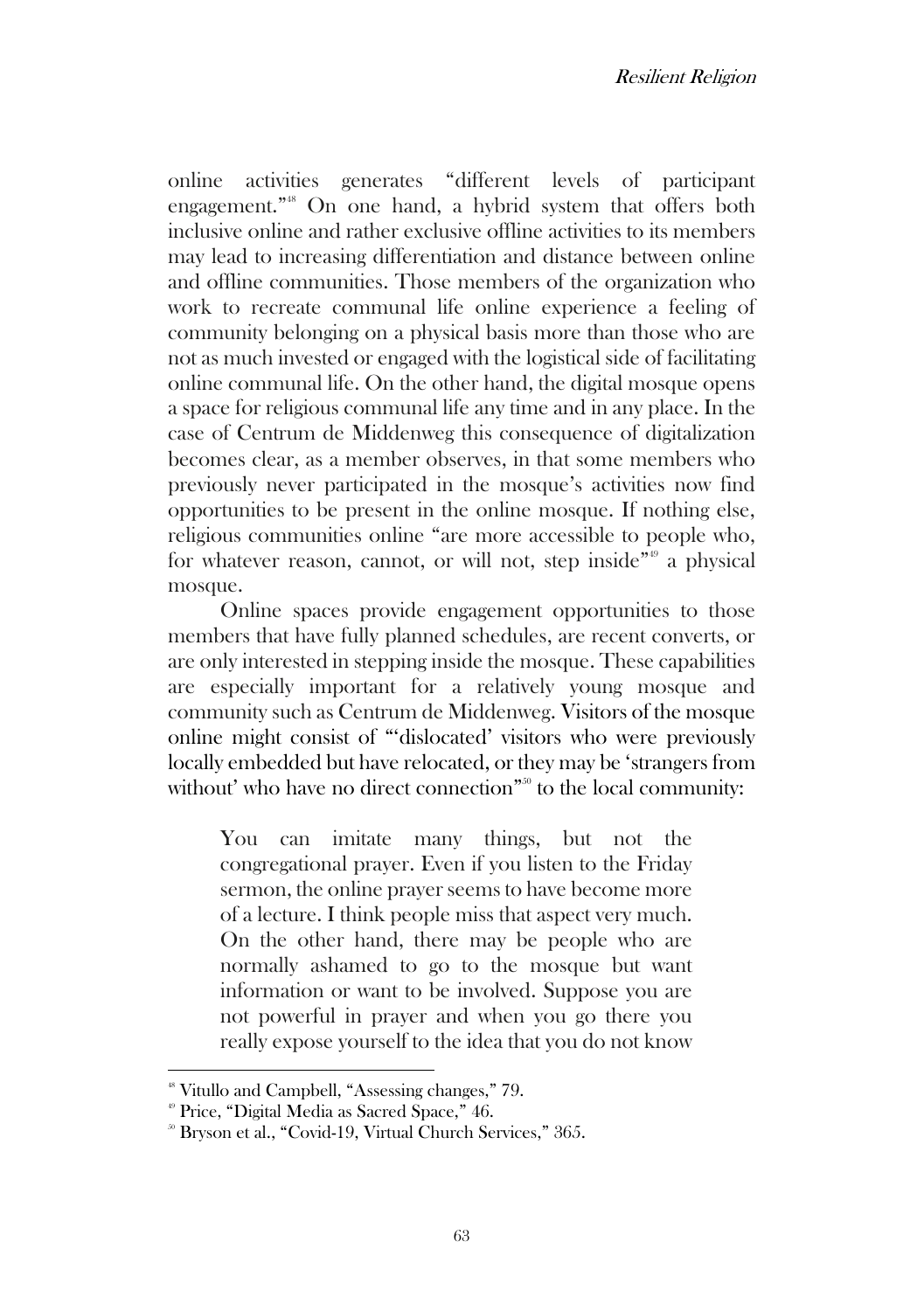it yet, but online it is very easy to access and obtain information in an accessible way. We see more and more interaction of this kind. $51$ 

Switching to an online platform has proven to be easy for the majority of members. Indeed, the switch has resulted in the inclusion of those who did previously not participate in communal life. Nevertheless, while Centrum de Middenweg's use of digital technology provides new opportunities, it also impedes the community involvement of those who are illiterate, those who do not have access to the Web, and those who have not been raised this new technology or taught about its possibilities. In the process of transferring mosque online some members seem to have been unintentionally neglected. One member states that:

Because it is quite a young mosque, the switch to an online platform was very easy. For example, Clubhouse, many elderly people do not have that. But I have seen what really affects people, that is really the elderly, sometimes they do not talk to someone for days. That may well be our pitfall. It has always been a young mosque and the online switch seems easy, but the elderly (especially come for prayer, they will also come) but whether they also come for the activities online, that is difficult to estimate - we only see the numbers / likes / comments. $52$ 

The mosque has experienced difficulty in reaching out to some of its elderly members, a result of their sometimes inconsistent level of access to digital technology. In some cases, younger members have taken up the task of helping some of these elderly members in finding their ways online, but broadly speaking, the transfer of community from a physical to digital space has not been a seamless transition for the elderly.

<sup>&</sup>lt;sup>51</sup> Anonymous member of Centrum de Middenweg mosque in interview with the author, March 21, 2021.

 $5<sup>32</sup>$  Anonymous member of Centrum de Middenweg mosque, in interview with the author, March 19, 2021.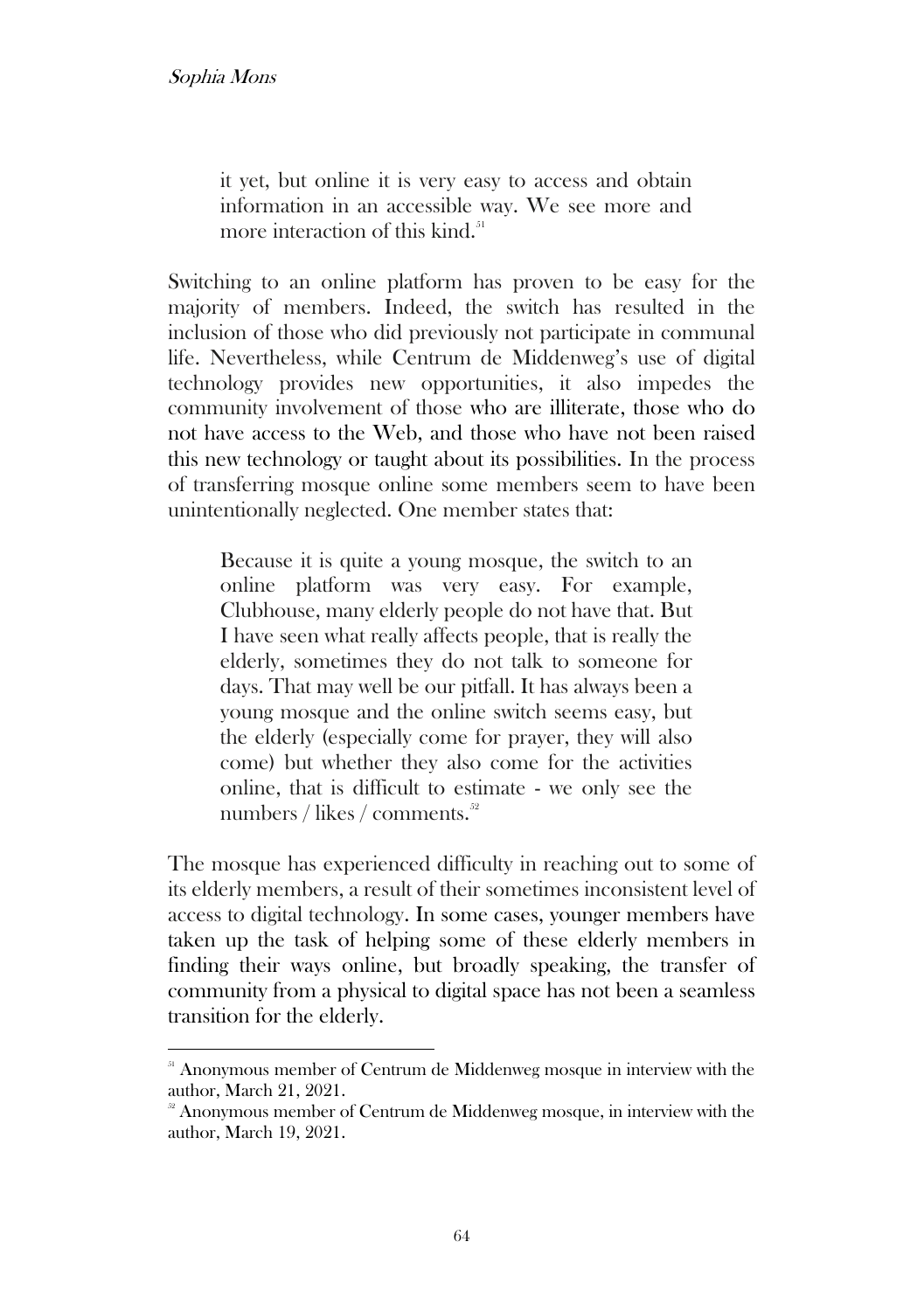## Religious Resilience

COVID-19 challenges the Centrum de Middenweg and its community to rethink the locality of the mosque, shifting emphasis from physical gatherings to a hybrid system combining both physical and virtual activities and events. A question then arises as to how the community is capable of withstanding this adversity and to what extent it proves to be "resilient" in times of crisis. Resilience refers to "the capacity of beings — human or nonhuman, individual or collective — to withstand adversity, to endure by being flexible, to adapt to conditions of crisis." <sup>53</sup> Fundamental traits implied in this definition are the ability to be flexible, to adapt, and to absorb disturbances in times of transformation or change. One of the members of Centrum de Middenweg affirms the importance of this process of adaptation and flexibility in times of crisis, stating that "necessity is the mother of innovation." <sup>54</sup> Referring to the immediate changes implemented in the mosque from the start of the COVID-19 crisis in March 2020, this member highlights an important aspect of resilience: creativity and innovation.

The ongoing coronavirus crisis has changed the rules, everyday norms, practices, and routines of every individual internationally, including both temporary and permanent changes in the daily lives of people across the world. One specific change in the lives of religious congregants is the increased adoption of "telemediated or virtual services," characterized by their "open access, online intersacred space" that allow members of religious communities to share in worship and communal life despite physical distances.<sup>55</sup> In times of social distancing, Centrum de Middenweg demonstrates that "resilience" is more than mere communitysurvival. Beyond that, it is "flourishing in the midst of difficulties."<sup>566</sup> The mosque's increased online presence has allowed not only local members of the community to engage with the activities and information shared online, but also non-members and even non-Muslims, who are provided with the opportunity to visit and

<sup>&</sup>lt;sup>53</sup> Fraile-Marcos, *Glocal Narratives of Resilience*, 1.

<sup>&</sup>lt;sup>54</sup> Anonymous member of Centrum de Middenweg mosque, in interview with the author, March 19, 2021.

<sup>&</sup>lt;sup>55</sup> Bryson et al., "Covid-19, Virtual Church Services," 365.

<sup>&</sup>lt;sup>56</sup> Fraile-Marcos, *Glocal Narratives of Resilience*, 1.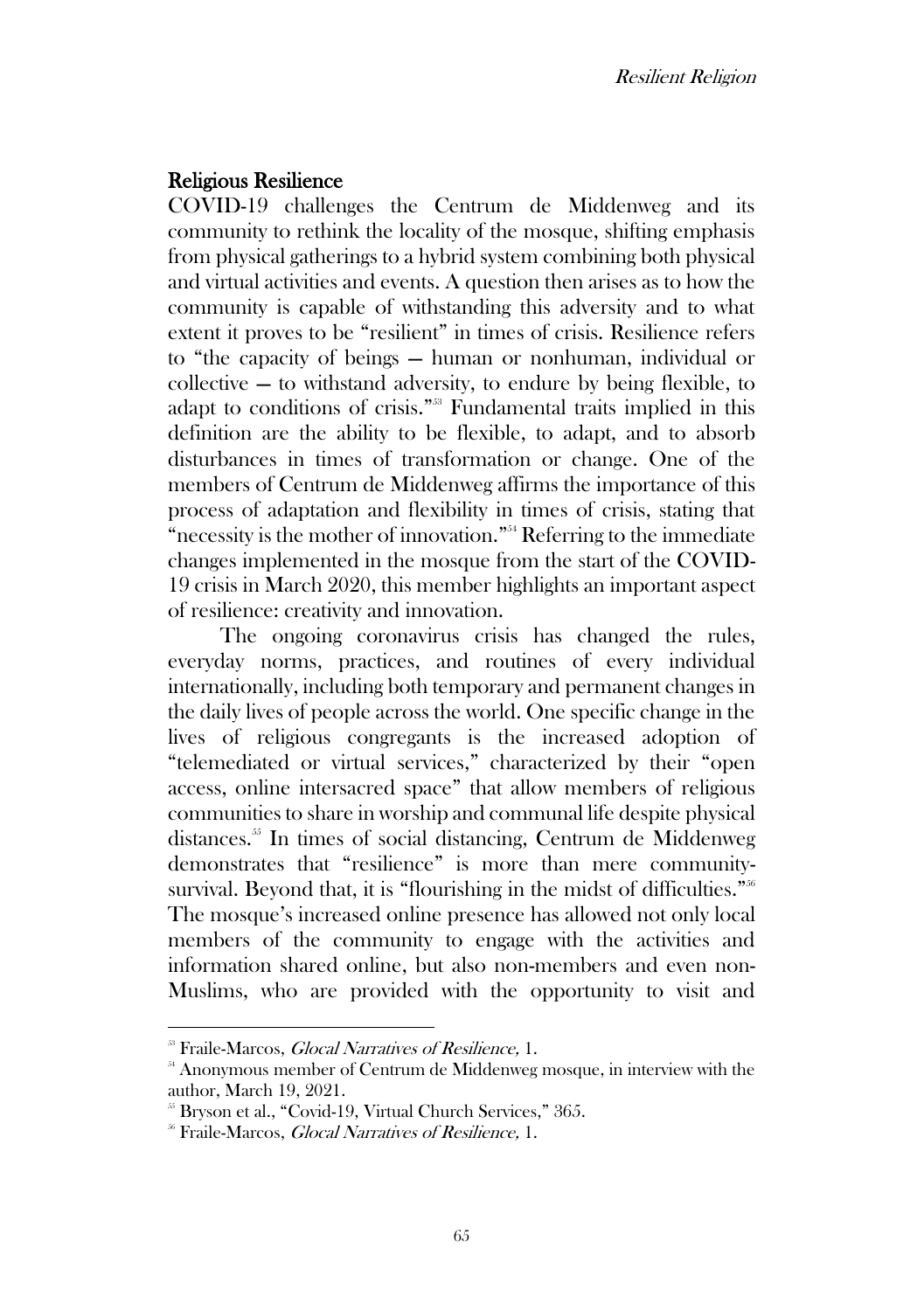participate in the mosque's community. The open access approach of Web 2.0 creates unlimited possibilities for communityconstruction, as the internet transcends not only physical but also institutional borders.

In a sense, then, resilience does not necessarily refer to coping mechanisms that eventually allow for a return to the past, but rather it implies continuation, change, and even resistance to a previous state of being.<sup>57</sup> The future of Centrum de Middenweg, according to many of its members, is hybrid:

Now that we have invested in an online platform, camera, sound, and light, it would be interesting to set up a hybrid system for the community. Those who want to can be present physically, but others can decide to follow certain classes or talks online. All of this depends on the desires and needs of the community.<sup>58</sup>

As I have argued, the "communal mosque" focuses on cultivating community and adapts its practices and habits according to its members. Centrum de Middenweg has proved to be adaptive in a time requiring flexibility and innovation, as one of the first mosques in the Netherlands to invest in technologies useful for reaching out to a distanced community. In this, the community proves to be resilient in the sense that it is able to absorb the difficulties inflicted upon it, whilst preserving its most important features. Developing and delivering new understandings of and methods for communal practice, Centrum de Middenweg demonstrates the ability to respond to rapidly changing circumstances. Activities regarded as 'normal' elements of communal life continued during lockdown, although by different means. The example of Centrum de Middenweg underscores Campbell's argument that community is "determined by personal needs and choices," but most of all "dynamic and changeable" <sup>59</sup> when necessary.

<sup>57</sup> Ibid.

<sup>&</sup>lt;sup>38</sup> Anonymous member of Centrum de Middenweg mosque in an interview with the author, March 21, 2021.

<sup>59</sup> Campbell, "Religion Embracing," 9.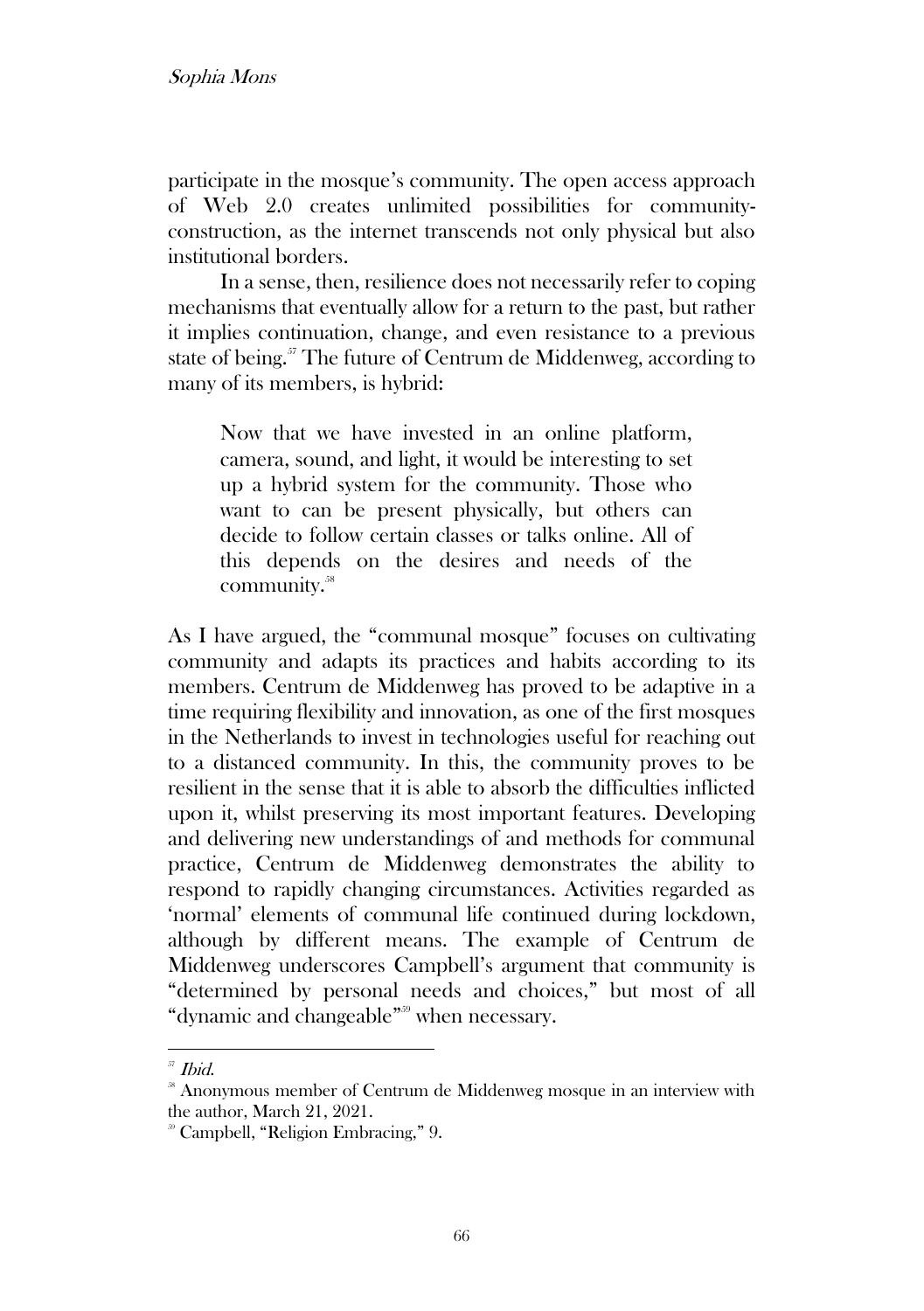# **Conclusion**

Living in the digital era, a time that is characterized by new technologies for communication through online spaces, it is impossible to ignore the impact and implications of such technologies on religious life. Dutch mosques that were not yet actively present on the web were challenged to find their way online, adapting Islamic tradition to the Web 2.0. Having examined how mosques in the Netherlands generate an online communal presence, this article has discussed the online spaces and activities of Centrum de Middenweg. Not only does this article make an argument about what constitutes a mosque, it also sheds light on the relation between the online and offline world. The internet provides a hybrid discursive space where the normative ideas and understandings of religious knowledge and community can be challenged and reformulated. That said, it is also important to consider the disadvantages to religious communities of the online realm. As mentioned above, while the internet allows for increased audiences, it also precludes community engagement by those who are illiterate, those who do not have access to the web, and those who have not been raised with or taught about the possibilities of this new technology. It is therefore important to consider the implications of the fact that many Muslims that do have access to the internet, and also to acknowledge the limitations of this research, which is not representative of the global Muslim community.

Nevertheless, as I have discussed, unlike any other communication technology, the internet provides a vast array of possibilities for the construction of communities that transcend physical and institutional borders alike. Times of crisis require adaptation and transformation, ranging from the purchasing of suitable communications technologies to the persistent question how best to reach out to community despite social distance. Centrum de Middenweg illustrates how not only Muslim individuals but also traditional Islamic institutions have increasingly created online presences that suit the desires and needs of their communities. Despite unforeseen external circumstances, the mosque has constantly considered and reconsidered its ways in reaching out to its local community. In some cases, this effort has resulted in the re-welcoming of members who previously did not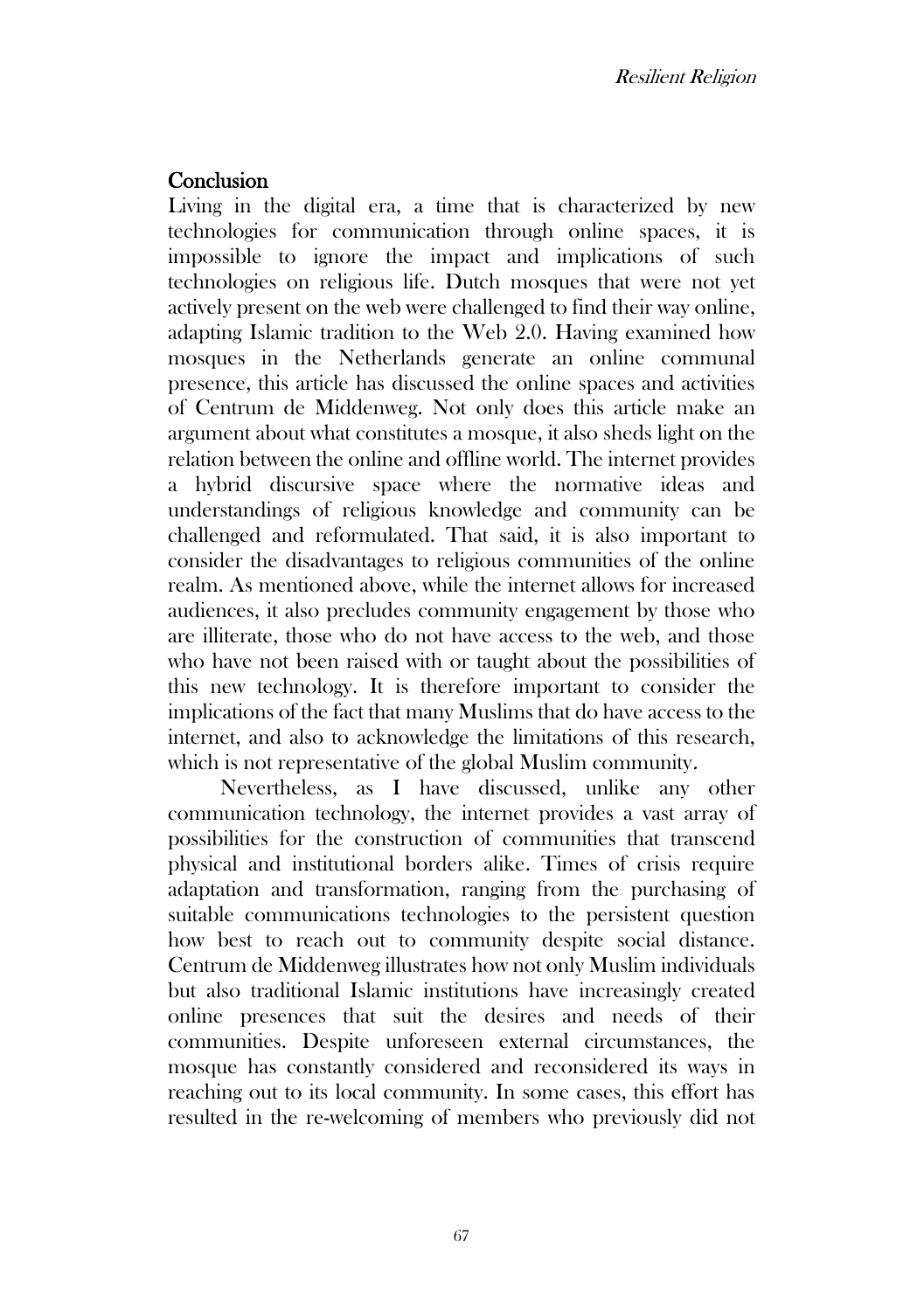participate in religious communal life. Yet in other instances, the shift to an online environment has been an obstacle to a sense of communal life. With the slow relaxation of corona-measures, the mosque's online presence and services is also transforming. Whereas in the earliest period of the lockdown, the mosque's communal life fully occurred online, a more hybrid system is increasingly emerging in which both offline and online activities are possible. This point illustrates the adaptable and fluid character of "community," which shapes itself to both external and internal forces, continuously seeking opportunities whilst taking into account the desires and needs of its members. Proving itself to be resilient, this combination of both online and offline practices will continue in the near future, illustrating the flexible character of both mosque and community. Crisis requires us to rethink the normal. As Centrum de Middenweg demonstrates, this challenge provides the opportunity for innovation and transformation.

#### List of Figures

Figure 1: The Facebook banner of Centrum de Middenweg, showing the mosque's interior, including its mihrāb, the minbar and space of prayer. Centrum de Middenweg (@demiddenweg), Facebook banner, accessed on March 1, 2021,

[https://www.facebook.com/demiddenweg/photos/a.138967292980088/82317](https://www.facebook.com/demiddenweg/photos/a.138967292980088/823171274559683) [1274559683.](https://www.facebook.com/demiddenweg/photos/a.138967292980088/823171274559683)

- Figure 2: An Instagram post of Centrum de Middenweg, showing two active members of the mosque collecting food, money and groceries for the Islamic foodbank. Centrum de Middenweg (@centrumdemiddenweg), 'Vandaag hebben we houdbare producten en geld ingezameld voor de islamitische voedselbank; [@interculturelestichtingsalaam.](https://www.instagram.com/interculturelestichtingsalaam/) Alhamdulilaah hebben we veel producten ingezameld en een mooi bedrag van € 764,5! Moge Allah de donateurs rijkelijk belonen! Hartelijk dank. Wil jij ook nog bijdragen? Check dan hun Instagram pagina en stuur een berichtje!,' Instagram post, accessed on March 8, 2021, [https://www.instagram.com/p/CNLAOt4DWfT/.](https://www.instagram.com/p/CNLAOt4DWfT/)
- Figure 3: An Instagram post of Centrum de Middenweg, containing information on a Ramadan Livestream by guest speaker Anne Dijk on women in the Qur'an, held on Facebook and Youtube. Centrum de Middenweg (@centrumdemiddenweg), 'Vanavond schuift Anne Dijk aan voor de ramadan live stream! Ze gaat het hebben over vrouwen in de Koran. Kijk jij mee? [#ramadanlivestreams](https://www.instagram.com/explore/tags/ramadanlivestreams/) [#ramadan](https://www.instagram.com/explore/tags/ramadan/)[#vrouwen](https://www.instagram.com/explore/tags/vrouwen/) [#koran,](https://www.instagram.com/explore/tags/koran/)' Instagram post,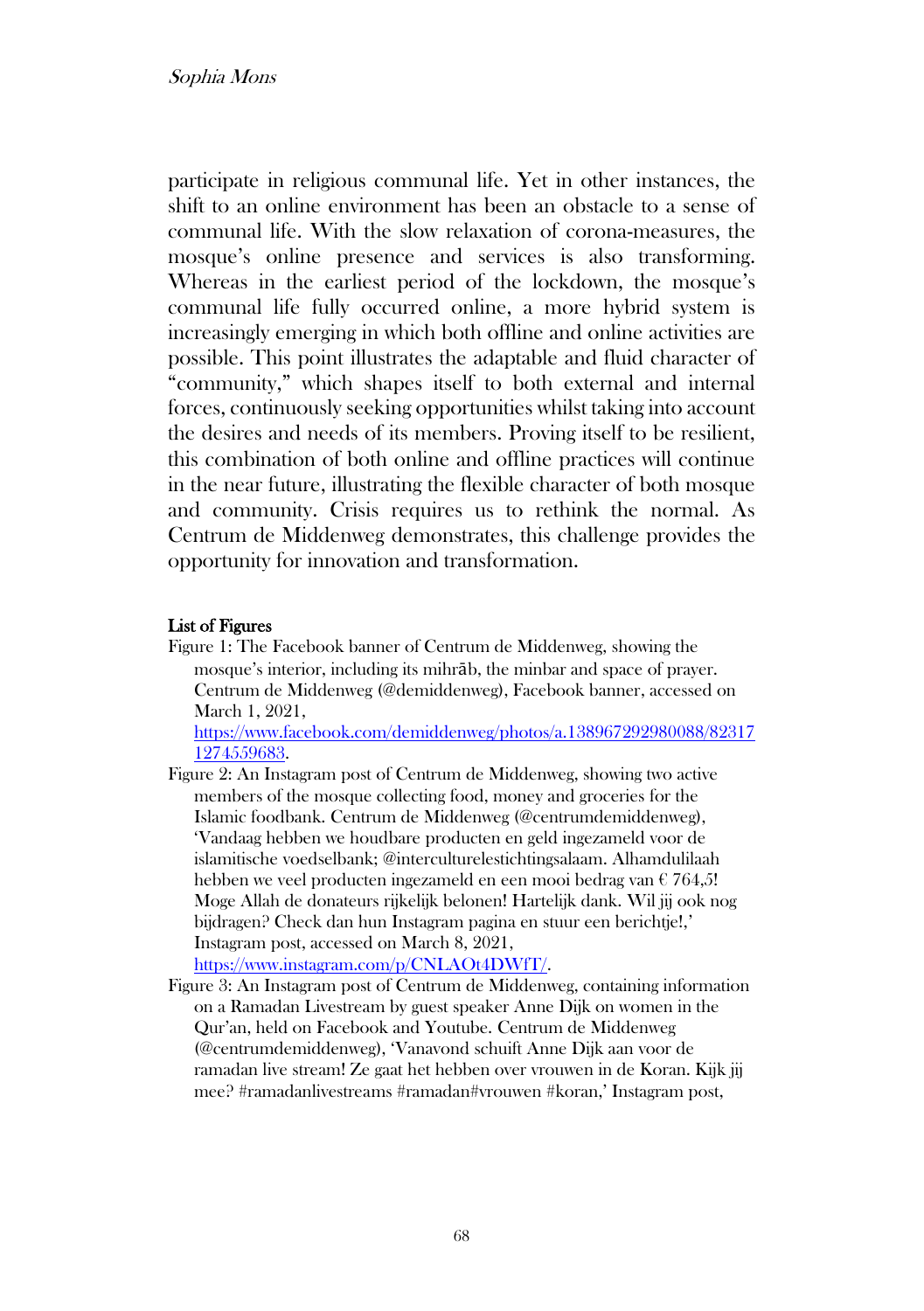accessed on March 8, 2021,

https://www.instagram.com/p/CNzcXoWK0FL/.

Figure 4: An Instagram post of Centrum de Middenweg requesting volunteers who are willing to help the mosque with the designing of flyers, with the organisation of events or the livestreaming of activities. Centrum de Middenweg (@centrumdemiddenweg), Instagram post, accessed on March 8, 2021, https://www.instagram.com/p/CCp0qUSDqw-/.

#### **Bibliography**

- Abdulahi, Mohamed (@mohamedsmening). Instagram biography. Accessed on June 1, 2021, https://www.instagram.com/mohamedsmening/?hl=nl.
- Aksamija, Azra. "Dare to Wear A Mosque! Immigrant Protest as Cross-Cultural Pedagogy." In Immigrant Protest: Politics, Aesthetics, and Everyday Dissent, edited by Imogen Tyler and Katarzyna Marciniak, 24-44. New York: State University of New York Press, 2014.
- Al-Rawi, Ahmad. "Facebook as a virtual mosque: the online protest against Innocence of Muslims." Culture and Religion 17, No. 1 (2016): 19-34.
- Anderson, Benedict. Imagined Communities: Reflections on the Origin and Spread of Nationalism. London and New York: Verso, 2006.
- Anderson, Jon. "Transnational civil society, institution-building, and IT: Reflections from the Middle East." CyberOrient: Online Journal of the Virtual Middle East and Islamic World 1, No. 2 (2007).
- Arab, Pooyan Tamimi. "The Biggest Mosque in Europe! A Symmetrical Anthropology of Islamic Architecture in Rotterdam." In Religious Architecture: Anthropological Perspectives. Edited by Oskar Verkaaik. Amsterdam: Amsterdam University Press, 2013.
- Baharudin, Nurul 'Athiqah and Alice Sabrina Ismail. "Communal Mosques: Design functionality towards the development of sustainability for community." Procedia – Social and Behavioral Sciences 153 (October 2014): 106-120.
- Blom, Jacob van der. "Bij Centrum de Middenweg gaat de imam digitaal." Interview by Hans, Id-Tours Rotterdam. April 21, 2020. https://idtoursrotterdam.com/bij-centrum-de-middenweg-gaat-de-imamdigitaal/.
- "The Book on Salat (Prayer)." Hadith 317, Jamî at-Tirmidhi, Sunnah.Com. Accessed on April 14, 2021, https://sunnah.com/tirmidhi:317.
- Bozhar, Abdelouahab. "Moskeeën moeten nu online sterk zijn." Interview by Hanina Ajarai. NRC, May 20, 2020, https://www.nrc.nl/nieuws/2020/05/20/moskeeen-moeten-nu-online-sterk
	- zijn-a4000356.
- Bryson, John R, Lauren Adres, and Andrew Davies. "Covid-19, Virtual Church Services and a New Temporary Geography of Home." Tijdschrift voor Economische en Sociale Geografie 111, No. 3 (2020): 360-372.
- Bunt, Gary R. Islam in the Digital Age: E-Jihad, Online Fatwas and Cyber Islamic Environments. London: Pluto Press, 2003.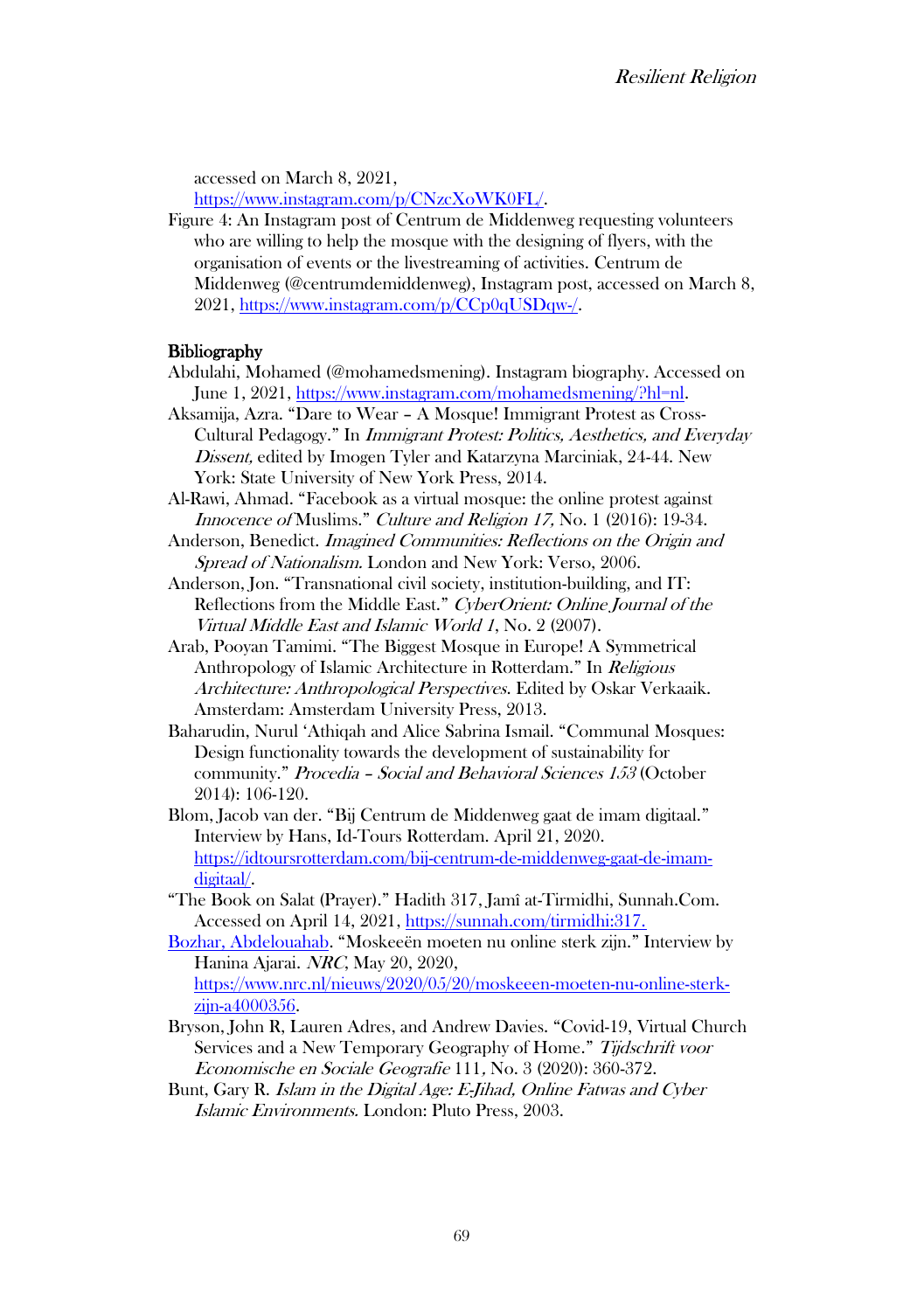- ---. *iMuslims: Rewiring the House of Islam.* The University of North Carolina Press, 2009.
- ---. Hashtag Islam: how cyber-Islamic environments are transforming religious authority. Chapel Hill: The University of North Carolina Press, 2018.
- Campbell, Heidi. Exploring Religious Community Online: We are One in the Network. Oxford: Peter Lang, 2005.
- ---. "Religion Embracing and Resisting Cultural Change in a Time of Social Distancing." In *Religion in Quarantine: The Future of Religion in a Post-*Pandemic World, edited by Heidi Campbell, 9-14. Digital Religion Publications, 2020.
- ---. "Understanding the Relationship between Religion Online and Offline in a Networked Society." Journal of the American Academy of Religion 80, No. 1 (2012): 64-93.
- --. When Religion Meets New Media. New York: Routledge, 2010.
- Castells, Manuel. "The New Public Sphere: Global Civil Society, Communication Networks, and Global Governance." The ANNALS of the American Academy of Political and Social Science 616 (2008): 78-93.
- CBS. "Diversiteit Religieuze Stromingen." Religie in Nederland. December, 2020. https://www.cbs.nl/nl-nl/longread/statistische-trends/2020/religie-innederland/4-diversiteit-religieuze-stromingen.
- Centrum de Middenweg (@demiddenweg). "Community." Facebook. Accessed on March 1, 2021, https://www.facebook.com/demiddenweg/.
- Dawson, Lorne. "Do virtual religious 'communities' exist? Clarifying the issues," In *Religious Communities on the Internet*, edited by G. Larsson, 30-46. Uppsala: Swedish Science, 2006.
- Farrag, Engy. "Architecture of mosques and Islamic centers in Non-Muslim context." Alexandria Engineering Journal 56, No. 7 (2017): 613-620.
- Fehérvári, Gabor. "Mihrāb." Encyclopaedia of Islam, Second Edition, edited by Peri Bearman, Thierry Bianquis, Clifford Edmund Bosworth, Emeri van Donzel, Wolfart Heinrichs. Accessed on April 10, 2021, https://referenceworks.brillonline.com/entries/encyclopaedia-of-islam-2/mihrab-COM\_0733?s.num=0&s.f.s2\_parent=s.f.book.encyclopaedia-ofislam-2&s.q=mihrab.
- Fraile-Marcos, Ana María. Glocal Narratives of Resilience. New York: Routledge, 2019.
- Kozinets, Robert. "Netnography." In The Sage Dictionary of Social Research Methods. Edited by Victor Jupp. London: Sage Publications, 2006.
- Lawrence, Bruce B. "Allah on-Line: The Practice of Global Islam in the Information Age." In Practicing Religion in the Age of the Media, edited by Stewart Hoover and Lynn Schofield Clark, 237-253. Columbia University Press, 2002.
- Lewis, Reina. Modest Fashion: Styling Bodies, Mediating Faith. London and New York: L.B. Tauris & Co Ltd, 2013.
- Mandaville, Peter. "Digital Islam: Information Technology and the Changing Boundaries of Religious Knowledge." International Institute for the Study of Islam in the Modern World, Newsletter 2, March 1999: 1-23.